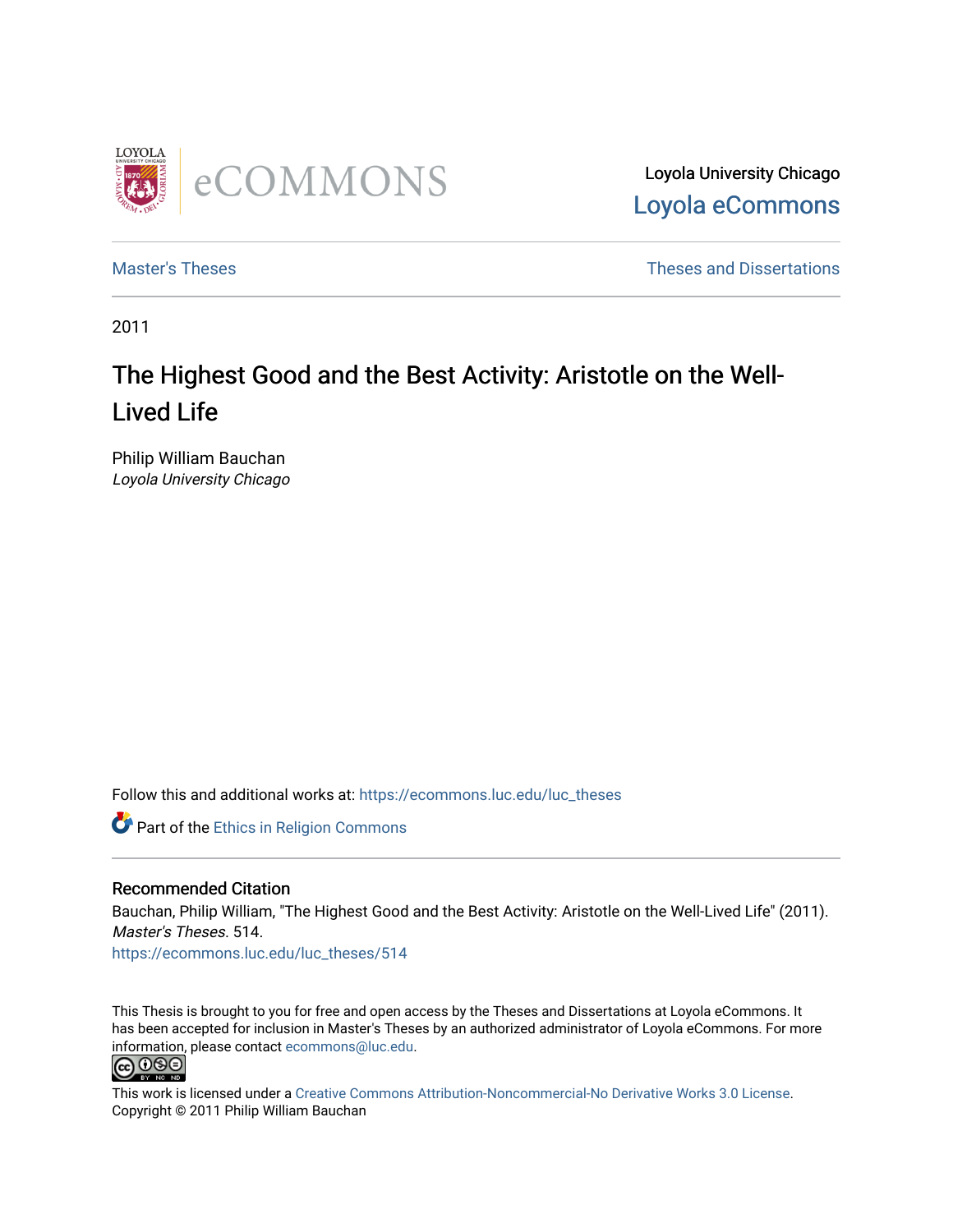LOYOLA UNIVERSITY CHICAGO

THE HIGHEST GOOD AND THE BEST ACTIVITY:

### ARISTOTLE ON THE WELL-LIVED LIFE

A THESIS SUBMITTED TO

## THE FACULTY OF THE GRADUATE SCHOOL

## IN CANDIDACY FOR THE DEGREE OF

MASTER OF ARTS

PROGRAM IN PHILOSOPHY

BY

PHILIP WILLIAM BAUCHAN

CHICAGO, ILLINOIS

AUGUST 2011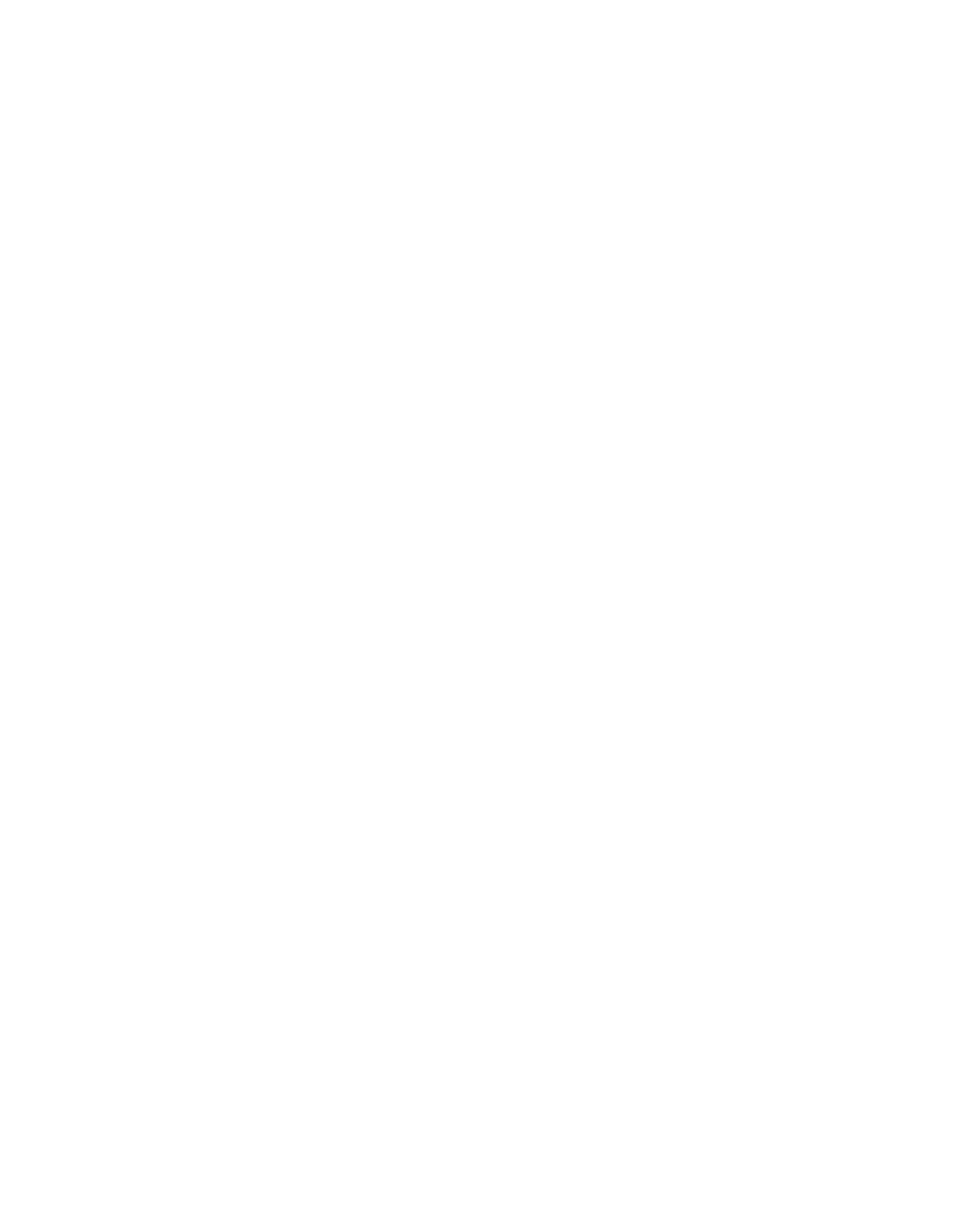When zeroing in on the primary points in the *Nicomachean Ethics* at which Aristotle explicitly discusses the nature of *eudaimonia*, Book I.1-5; 7 and Book X.7-8 are always singled out as the most crucial sections. While the entire text is filled with discussions that variably shine light on how Aristotle conceives of *eudaimonia*, it is the aforementioned passages that must be fully addressed and accounted for in any study of this topic. The importance of Book X rests on Aristotle's overt claims about *eudaimonia*, such as "*eudaimonia* is coextensive with *theoria*" (*NE* 1178b28), and the argument that the practical virtues<sup>1</sup> only attain a "secondary" form of *eudaimonia* (*NE* 1178a8). These very clear statements about *eudaimonia* would rightfully puzzle a person initially approaching this topic from the outside since it seems for Aristotle there is no ambiguity about his characterization of *eudaimonia*, and if Aristotle had placed these passages at the beginning of the *Nicomachean Ethics*, this would seem even more to be the case. The controversy over interpretation arises, however, because of the characterization of *eudaimonia* that Aristotle gives in Book I. Here Aristotle works through a discussion about the relationship between activities and their ends to a conclusion that *eudaimonia* is the highest of all possible ends, and that *eudaimonia* is ultimately "an activity of the soul in conformity with excellence or virtue" (*NE* 1098a16), which Aristotle identifies with the human *ergon*, translated as "function" or "characteristic work." Book I, then, seems to argue for a broader characterization of *eudaimonia* that is composed of virtuous

 $<sup>1</sup>$  The phrase "practical virtues" will throughout this paper be used to designate the case of the active</sup> exercise in a particular action of any of the practical virtues as this action arises from habit as per Aristotle's designation of virtue.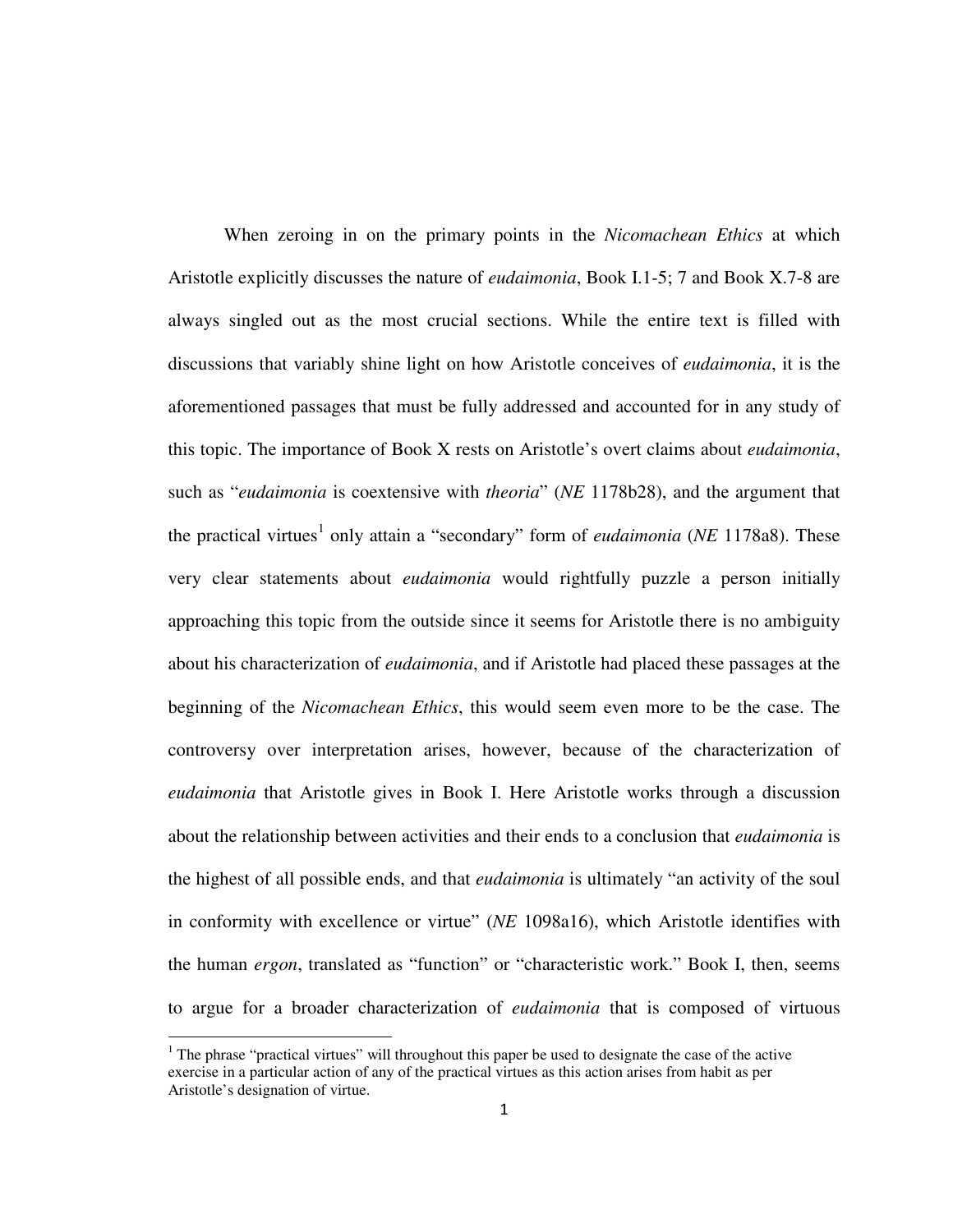activities in general, typically assumed to be a mix of *theoria* and the practical virtues, and as the discussion continues over the intervening books, it is obvious that Aristotle highly values the practical virtues. The claims about *eudaimonia* in Book X, therefore, leave many readers puzzled as to why Aristotle singles out *theoria*, or contemplation, as the pinnacle activity of *eudaimonia* while relegating the practical virtues to a secondary position since *prima facie* both would seem to satisfy the description of *eudaimonia* given in Book I.

Due to the unexpected manner by which Aristotle concludes Book X, as viewed through the lens of Book I, interpreters have roughly divided themselves into two camps: those that read Aristotle's account of *eudaimonia* with an exclusivist sense and those that read it with an inclusivist sense. Now what exactly is meant by each of these terms has some internal divergence, sometimes significant, in how each sense is understood. In general, however, the exclusivist reading takes it that *eudaimonia* is a single good, emphasizing the claim made in Book X that "*eudaimonia* is coextensive with *theoria*," while the inclusivist reading takes *eudaimonia* as a composite of goods, namely, *theoria* together with the practical virtues. The intent of this paper will be to reconstruct Aristotle's central argument about the well-lived life, or *eudaimonia*, as it is presented in the *Nicomachean Ethics* for the purposes of clarifying why Aristotle comes to privilege *theoria* in Book X. The course of this study, however, will be to reveal how the claims in Book X are informed by Aristotle's account in Book I and to demonstrate why Aristotle concludes that both *theoria* and the practical virtues are able to attain *eudaimonia*. The position that will be forwarded herein is then best represented with the designation of being a "dominant inclusive" reading in which *theoria* and the practical virtues are both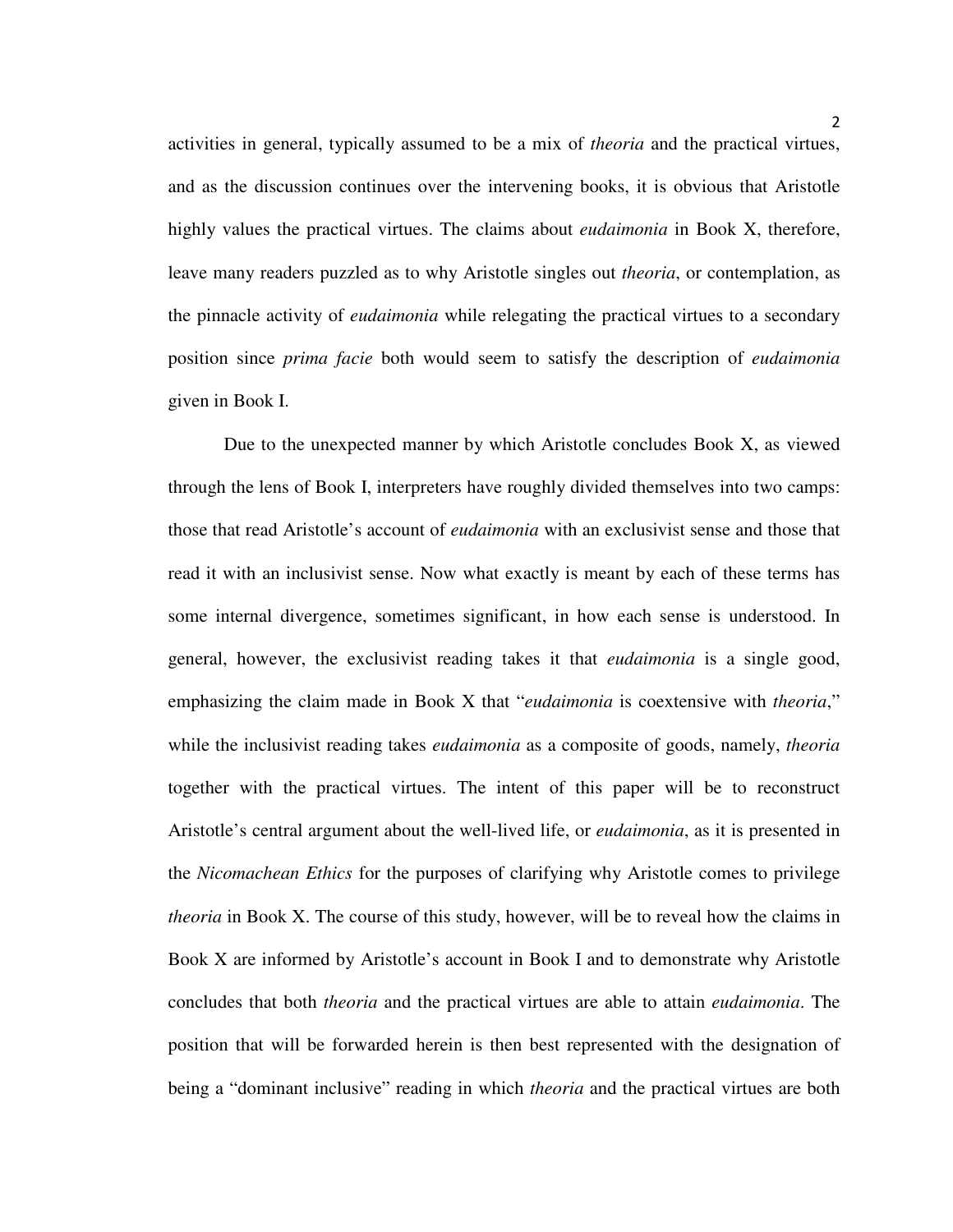understood as being able to attain *eudaimonia* and are both necessary to the well-lived life, but due to the nature of *theoria* it is able to attain a superlative measure of *eudaimonia* and so will be favored, although not exclusively so.

Aristotle's account of the well-lived life is unique in that it seeks to unify two initially disparate intuitions, namely, that *eudaimonia* is something that is aimed at, that is, it is an end goal at which point there is nothing further to obtain, and that *eudaimonia* is necessarily active and is therefore something that is engaged in, pursued, or, quite simply, done. On this account, the well-lived life is, as it were, both the race and the medal won. Understanding this unity, and understanding why Aristotle appeals to the human *ergon* as the locus for this integration in Book I, is the crucial element for any interpretive account of the well-lived life from the text because it reveals the necessary and sufficient conditions for *eudaimonia*. Building upon the analysis of this unity, I will argue that the claim made in Book X that "*eudaimonia* is coextensive with *theoria*" gains meaning or significance only in light of Aristotle's conception of the human *ergon* as virtuous activity. This is meant to counter the problem with certain exclusivist readers of *eudaimonia* that, in trying to find a place for the practical virtues, integrate them from the starting place of *theoria*, that is, they seek to justify the practical virtues in light of *theoria*. I will argue that instead the proper approach is to understand how *theoria* and the practical virtues are both able to satisfy the necessary and sufficient conditions that Aristotle enumerates for *eudaimonia* as virtuous activity, and in that sense both are able to fully and independently attain *eudaimonia*. In doing so, it will, nevertheless, also be important to point to why *theoria* is privileged, namely, because it is able to more fully satisfy these criteria due to its particular nature. The practical virtues are *eudaimonia* in a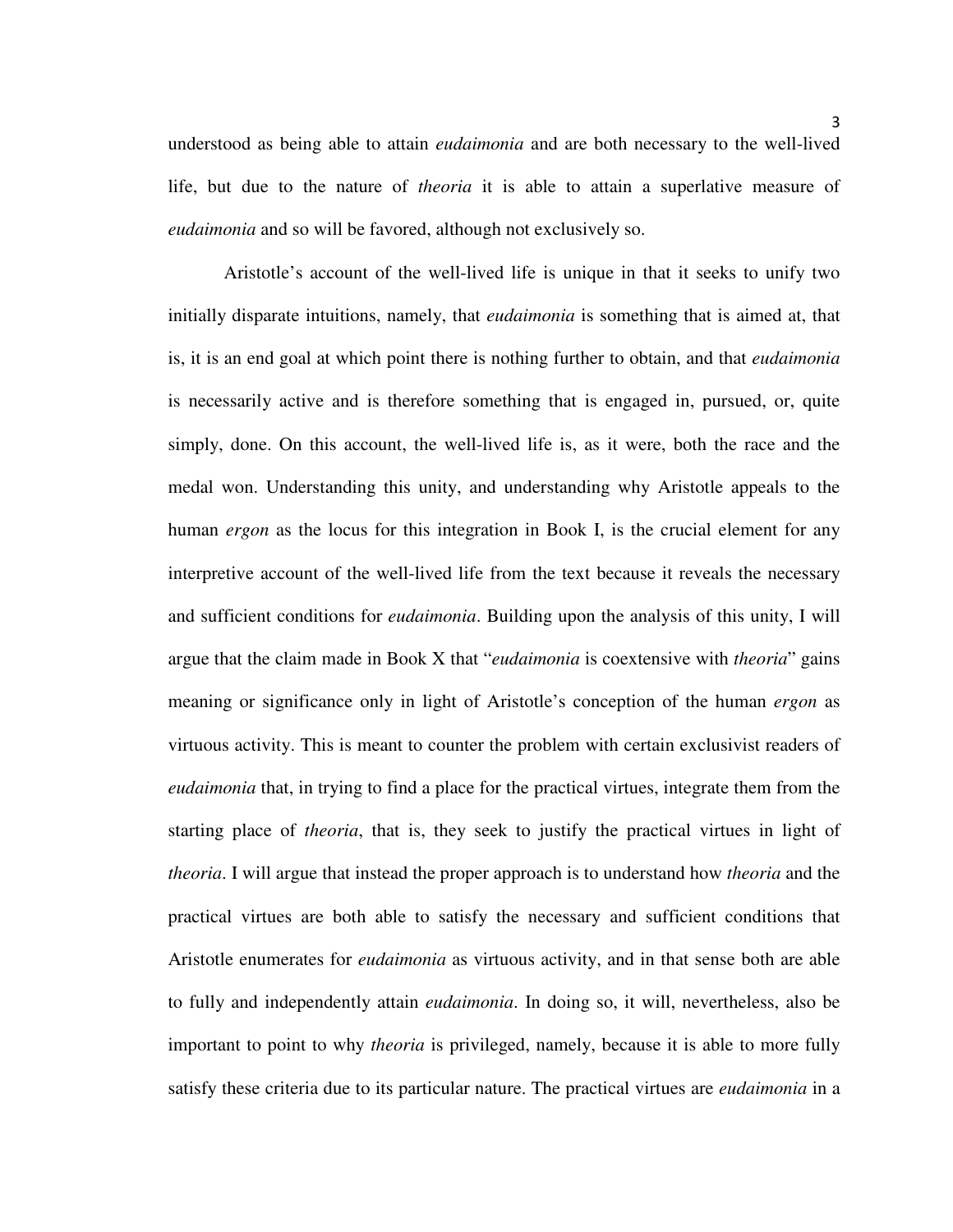"secondary" sense not because they are an analogue to *theoria*,<sup>2</sup> or because they are a teleological approximation of *theoria*, 3 or because they promote *theoria*. 4 Instead, the practical virtues are just as able to attain *eudaimonia* as *theoria* insofar as they instantiate virtuous activity; however, they are only able to attain a "secondary" sense of *eudaimonia*  because they are not able to be consistently performed so as to satisfy the important but often overlooked criteria of *eudaimonia* as something practiced over a complete lifetime (*NE* 1098a18). On this account, the practical virtues, when taken alone, are understood as being a satisfactory instantiation of *eudaimonia* insofar as they are a form of virtuous activity, but they only attain a "secondary" form of *eudaimonia* because they are unable to be continuously practiced. The person who is striving to attain a well-lived life then has open to him or her two means for fulfilling the demand of *eudaimonia* that it be a form of virtuous activity. When exercised in conjunction with *theoria*, the practical virtues can then be understood as an alternative means by which the human person, while striving to be divine by means of *theoria* but being unable to do so fully because of his or her human nature, is nevertheless able to satisfy the demand that the well-lived life be something continually and actively engaged as virtuous activity. Given human nature, the well-lived life would then be one that is necessarily composed of both *theoria*, as the best instantiation of *eudaimonia*, and the practical virtues, as the mode of virtuous activity found in everyday sociality.

l

<sup>2</sup> David Charles, "Aristotle on Well-being and Intellectual Contemplation" *Aristotelian Society Supplementary Volume* 73 (June 1999): 205.

<sup>3</sup>Gabriel Richardson Lear, *Happy Lives and the Highest Good* (Princeton: Princeton University Press, 2004), 195.

<sup>4</sup> Richard Kraut, "Reply to Professor Roche" in *The Crossroads of Norm and Nature* ed. May Sim (Lanham, MD: Rowman and Littlefield Publishers, Inc., 1995), 145.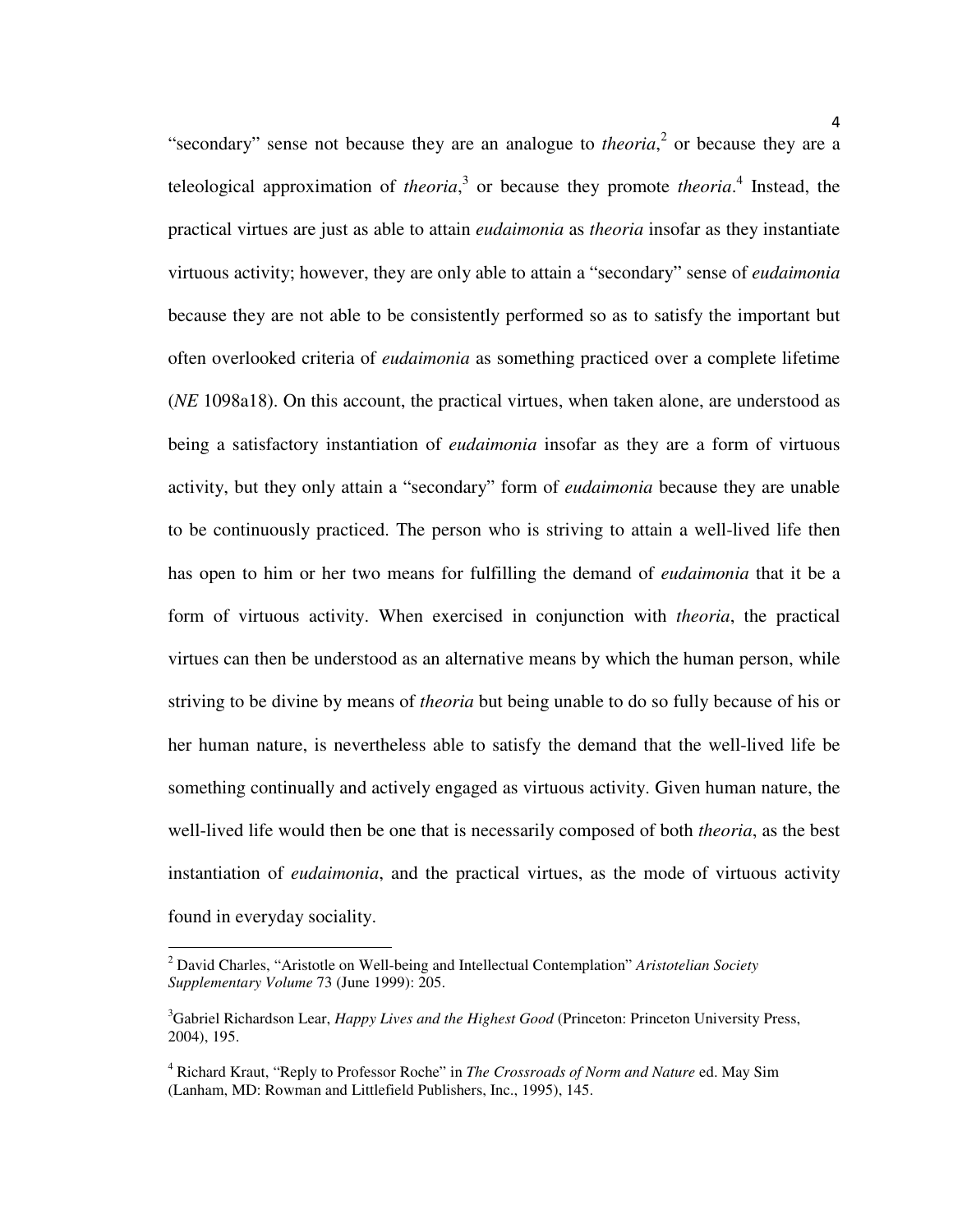With Aristotle's conclusion in Book I that the highest good is *eudaimonia*, and that *eudaimonia* consists in the "activity of the soul in conformity with excellence or virtue," it is important to first have a clear understanding of what Aristotle means by a good. Aristotle takes it that all purposive human activities have some end that they are seeking to realize in virtue of their particular natures as activities. Using the example of a craft that Aristotle cites, bridle-making, this craft aims to produce bridles for riding horses, and the craft of bridle-making is wholly determined by its product, the bridle. When a person engages in an activity, in this case the craft of bridle-making, that person is doing so in order to bring about a particular end, namely, the end that is determined by its respective activity. While all activities have an end that they seek to bring about and at which they aim, every end is also that for the sake of which the activity is chosen. The ends of these activities are then the good that is sought by undertaking the activity. In the case of crafts, the fact that we refer to their products as goods, that is, as material wares, bolsters Aristotle's conclusion that the end an activity seeks to realize is a good. However, the sense of "good" that Aristotle is invoking is not merely a material good. Rather, Aristotle is making a claim about human desires. When a person desires something, again consider the example of a bridle, one is able to satisfy that desire by engaging in activities that are aimed at attaining the object of desire, in this case engaging in bridle-making to attain a bridle. The end at which an activity aims, the product, then converges with the object that the human being desires, the good (*NE* 1094a18). The observation that each activity has a particular good that it results in and that is that for the sake of which a person engages in that activity is what yields the definition of the good as that at which all things aim (*NE* 1094a3).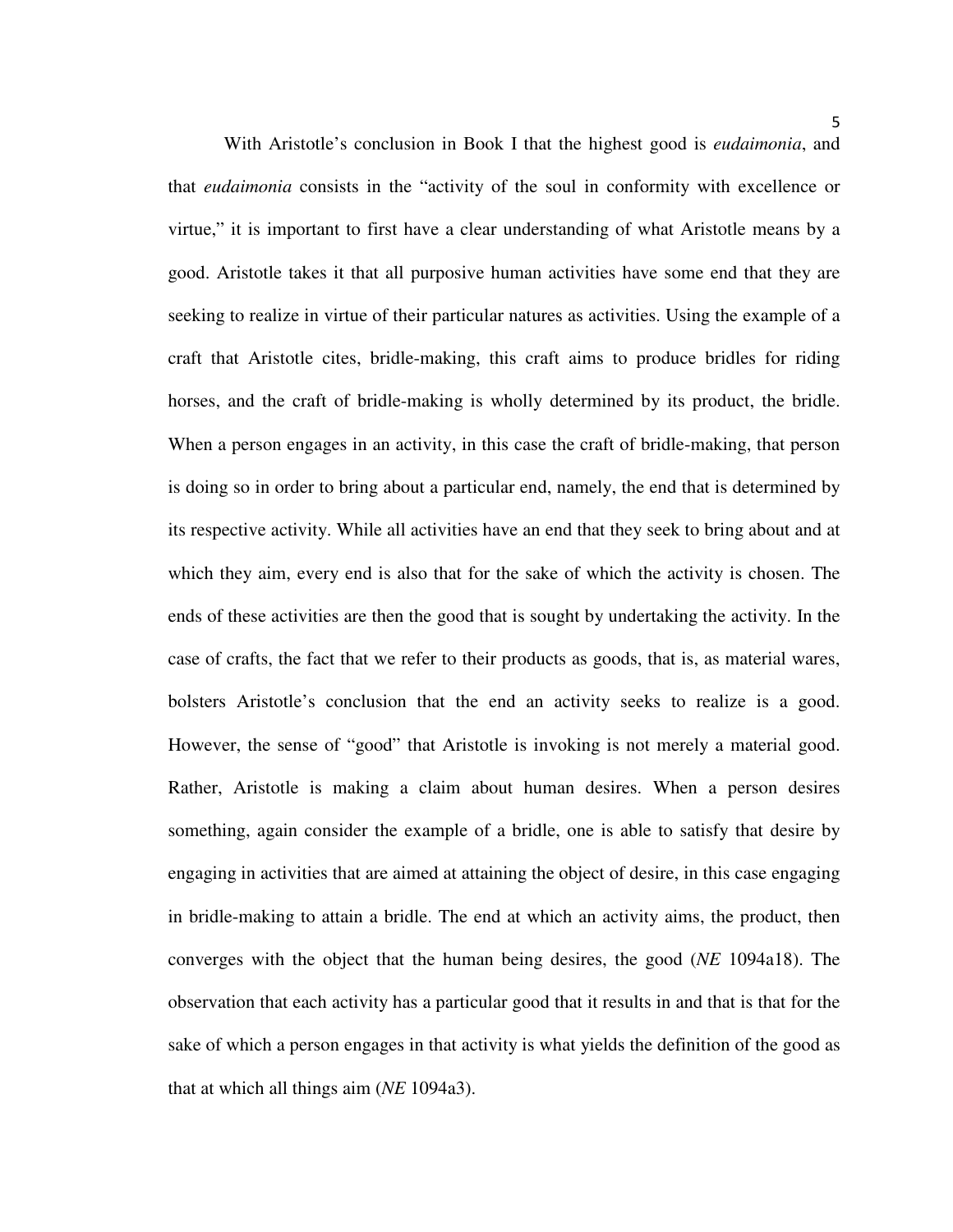While every purposive human activity has an end, and therefore every activity has a good, for Aristotle, not all goods are equal. Instead, activities can be grouped into hierarchies depending upon whether the goods that they are seeking to realize are subordinate to some further activity and its respective good (*NE* 1094a6-15). For example, Aristotle understands the good of bridle-making, namely, a bridle, to be subordinate to the good of the activity of horsemanship due to the fact that a bridle's purpose is to be used for riding horses. The value of each activity can then be measured by the place its particular good occupies in a hierarchy of goods. The higher the activity in the hierarchy, the higher its good is relative to other goods, and so the designation of the highest good would, then, be the end of the best activity. Aristotle identifies *eudaimonia* as the highest good (*NE* 1095a15-17), and so the principal focus becomes what human activity aims at or has its end in *eudaimonia*, that is, what activity is the highest or best activity. The analysis, however, is not that simple as a problem arises with the fact that *eudaimonia* does not relate to an activity in the same way that a product relates to its craft. Instead, Aristotle points out that *eudaimonia* is itself an activity, it is "the same as "living well" and "doing well"" (*NE* 1095a19). If living-well is the highest thing a person can desire, as per its nature as the highest good, *eudaimonia* is equally a living, that is, it is something actively exercised by a person since living implies activity of some kind. Paradoxically, it would appear that in order to determine in what *eudaimonia* consists, Aristotle will need to discover an activity that, unlike most activities that aim at some end or product, instead aims at further activity.<sup>5</sup>

l

<sup>&</sup>lt;sup>5</sup> It is important to point out that the relationship in *eudaimonia* of an activity aiming at activity is not the same sort of relationship that is found in the case of the crafts in which, for example, the activity of bridle-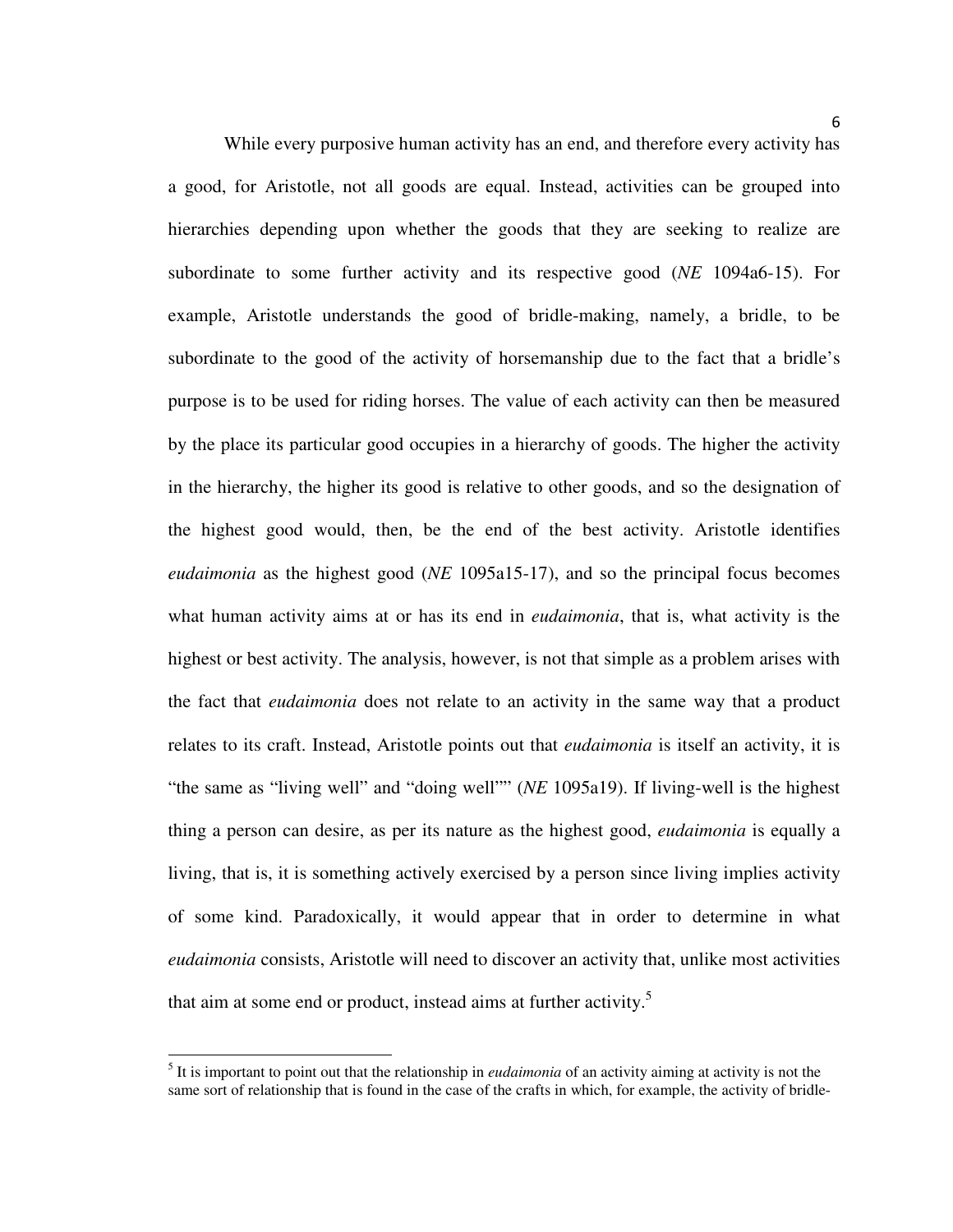Metaphysically, Aristotle is able to appeal to his concept of *energeia*, or actuality, as a means for satisfying the need for something that is both an activity and an end. In the *Nicomachean Ethics*, Aristotle first references the idea of *energeia* when he is discussing the varying ways in which ends relate to their respective activities  $(NE 1094a3-4)$ <sup>6</sup> but his independent treatment of *energeia* occurs in *Metaphysics* Theta 6. Corresponding to the division between a *kinesis* and an *energeia*, Aristotle asserts that an end can relate to its activity in one of two ways. In the first case, that of a *kinesis*, or motion, the end is a product that exists outside of the activity and is something towards which the activity is working to complete (Metaph. 1048b19). The activity-end relationship of a *kinesis* can most readily be seen in productive activities such as house-building and, to use Aristotle's example from the *Nicomachean Ethics*, bridle-making. In these cases, the end that the activities are aiming at is the completed product of a house or a bridle, respectively, and the activity is undertaken for the sake of the end product. The activity itself is not complete until the end product is complete; one cannot say that one has built a house until the house is complete in all of its parts, and the same goes for a bridle. Contrasted with a motion, or *kinesis*, an *energeia*, or actuality, has its end internal to the activity itself and the end is realized in each instantiation of the activity (Metaph. 1048b22-25). Rather than working towards some end beyond the activity, the end of an *energeia* is just the activity itself, and the activity is pursued for its own sake. In this way,

making aims at the activity of horsemanship insofar as the product of bridle-making, the bridle, is used by the horse rider. In the case of crafts, the activity aiming at activity relationship is only indirect by means of the intervening good. For *eudaimonia*, the activity aiming at activity relationship is a direct one; the initial activity is only chosen for the sake of the activity and not because it has a product that is used by the further activity.

<sup>6</sup> Aristotle also utilizes his concept of *energeia* at length in his discussion of pleasure in *NE* Book X. 4.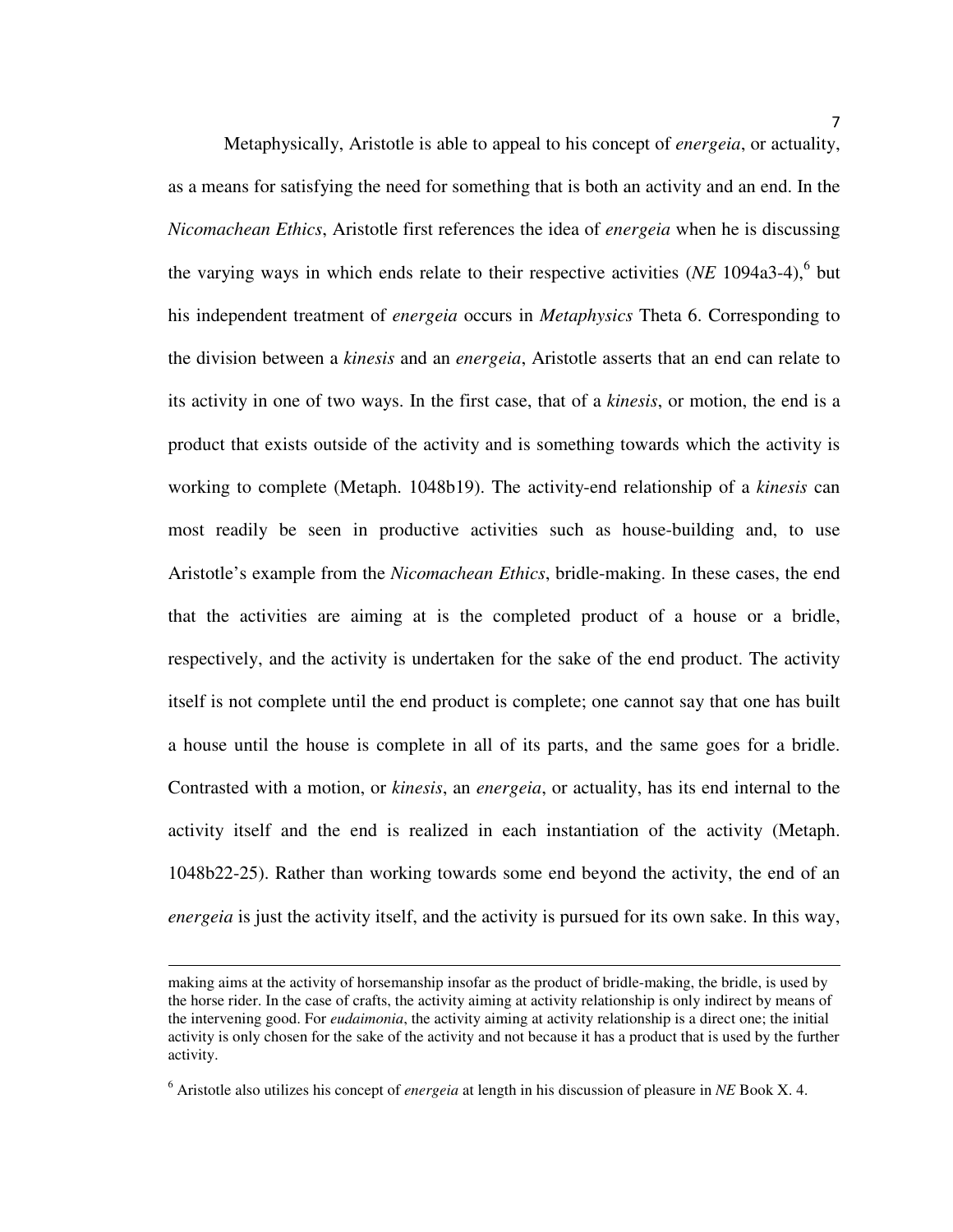simply doing the activity is enough to claim that one has attained the end for which one has sought by engaging in the activity. One example of an *energeia* that Aristotle cites is that of "seeing," in which the end of having had a perception of something is always fully contained within each instance of seeing. One cannot, as it were, see more than what one is already seeing in any individual moment; subsequent acts of seeing may allow a person to get a better view of some particular object or scene, but each moment of seeing does not contribute to a further, more complete perception in the way that each moment of building contributes to a more complete building. Seeing, as with all other *energeia*, fully attains the end that is sought in each instance of that activity.

Among activities, every *energeia* is its own end, and the active exercise of an *energeia* never fails to realize its end. This characteristic of *energeia* is then the essential element in understanding why Aristotle ultimately identifies the human *ergon*, or virtuous activity, as the highest good. When setting out the necessary characteristics of an agent performing virtuous actions, Aristotle argues that the person "must choose to act the way he does, and he must choose it for its own sake" (*NE* 1105a32). Virtuous actions are their own end, that is, in order to engage in a virtuous action one must intend to perform the virtuous action for no other reason than that it is virtuous. The human *ergon*, then, is unique in that it is both an activity and an end; by engaging in virtuous activity, one is also aiming at successfully completing virtuous activity insofar as one must chose to do it for its own sake. Virtuous action can, then, never fail in realizing its end because each instance of acting virtuously is completely fulfilling the end that is sought by engaging in it. If a virtuous action were somehow to fail to fulfill its end, which is what would occur if the action were engaged with the intention of some material gain, for example, then it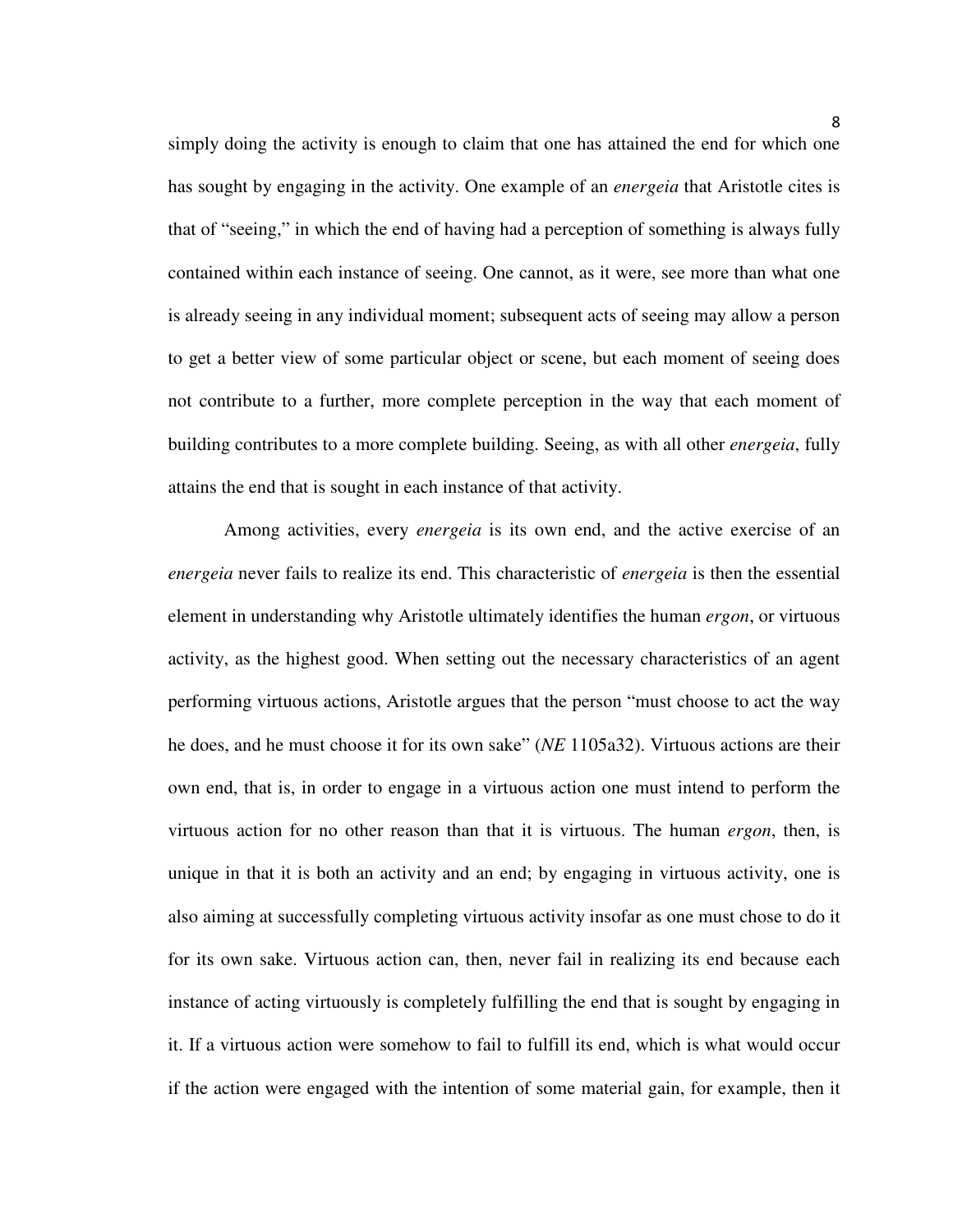would cease being an instance of virtuous activity. By focusing on the human *ergon*, Aristotle puts his analysis in the singular position of being able to identify something that will both respect *eudaimonia*'s active element and also satisfy the condition that *eudaimonia* be an end, which satisfies the need for an activity that, while aiming at its end, is in fact aiming at further activity. Yet thus far the appeal to the nature of the human *ergon* as an actuality or *energeia* has only satisfied the dual demands of *eudaimonia* being both an activity and an end. Aristotle's overall argument is not just that virtuous activity aims at some good but rather that it aims at the highest good, and in aiming at the highest good also is the highest good. What is it about the nature of the human *ergon* that leads Aristotle to conclude that it will bring about *eudaimonia* for that person?

 Clues about why Aristotle singles out virtuous activity for *eudaimonia* can be found just prior to his presentation of the *ergon* argument when he first introduces the idea of a human *ergon* (*NE* 1097b33-1098a7). Here Aristotle considers various candidates for the *ergon* of man that echo his hierarchy of the soul in *De Anima* (DA 413a20-b26). In this text, Aristotle singles out and identifies various faculties, or *dunameis*, of the soul that living things possess dependent upon their level of complexity. At the most fundamental level, all things that are living are considered as being ensouled, and so the first *dunamis* of a living thing is simply living. Aristotle then works up from this most basic *dunamis* to identify the faculties of nutrition and growth, which all plants and animals share, and then sense perception, which distinguishes animals from plants, as subsequent levels in the hierarchy of the soul. The top of Aristotle's hierarchy is inhabited by *nous*, or mind, which is the distinctive faculty that humans possess over and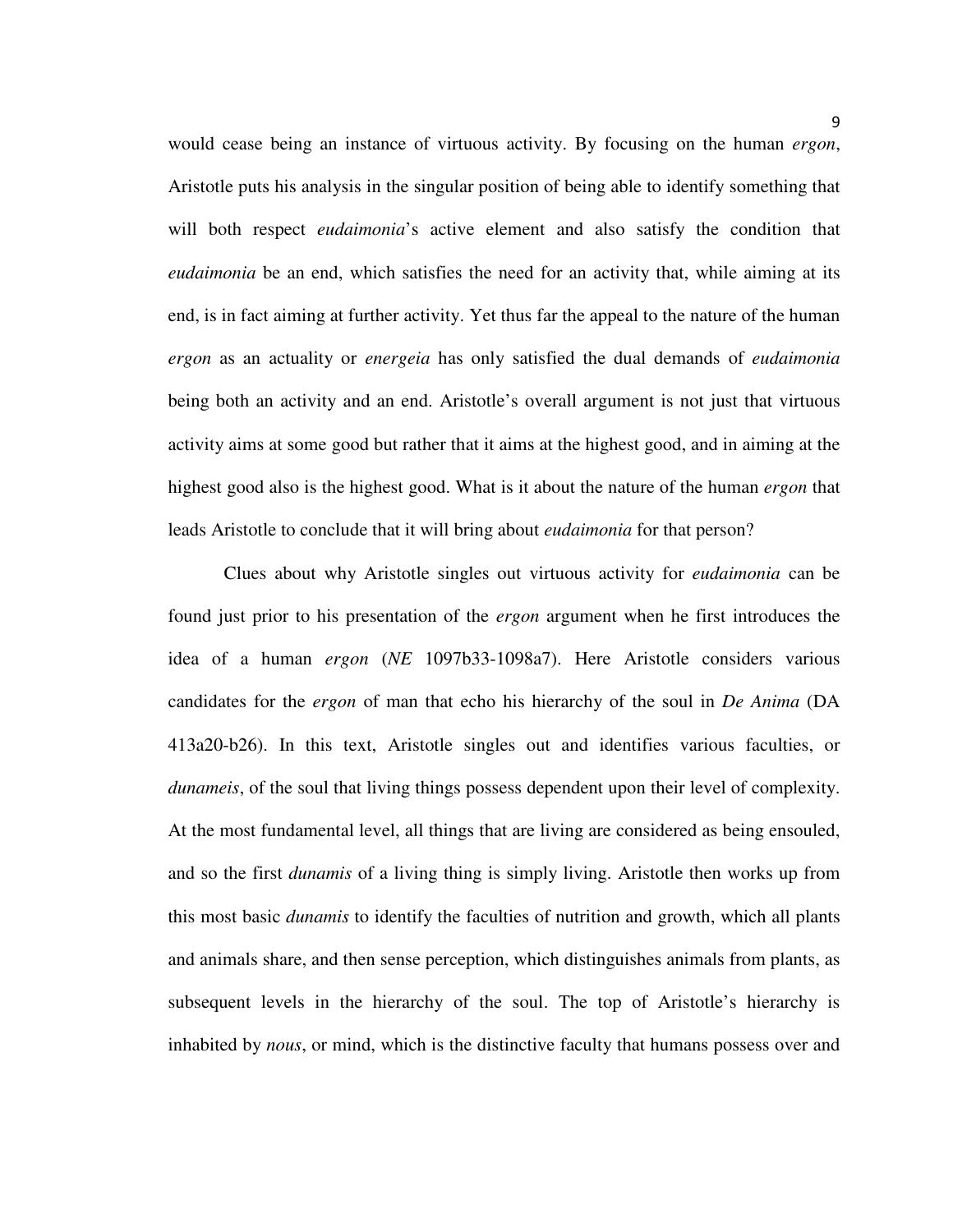above the other *dunameis* of plants and animals and is what allows a person to know and understand.

The argument for a human *ergon* in the *Nicomachean Ethics* relies heavily upon this psychological framework. Aristotle considers each faculty in turn as a possible candidate for the human *ergon* but rejects those *dunameis* of the lower hierarchy because they are not peculiar, or *idion*, to humans. It is only the rational soul, of which *nous* is a part, that is distinctive of humans, and it is specifically the active exercise of the rational element that Aristotle identifies with the human *ergon* (*NE* 1098a5-7). The qualification that it be the active exercise and not merely the possession of the rational element is of course crucial for satisfying the requirement that *eudaimonia* be something that is actively done.

The fact that the human *ergon* resides at the top of the hierarchy of the soul also discloses that of the various activities of the soul with which a person can be engaged, it is the active exercise of the rational element that is the best activity a person can undertake. In the case of the human *ergon*, Aristotle not only identifies what is distinctive of humans but he also points out what is the best activity that can be done by a person. Although engaging in the activities of nutrition, growth, movement, and sense perception are crucial to a person's well-being, if this is all that a person does he or she would fail to be truly human. The reason is that these other operations of the soul do not depend upon or require the exercise of the rational part of the soul, while the active exercise of the rational element is the best activity in a hierarchy of activities because the rational element is the highest faculty of the soul. Yet Aristotle adds a caveat. It is not just the active exercise of the rational element that is the best activity, but rather it must be the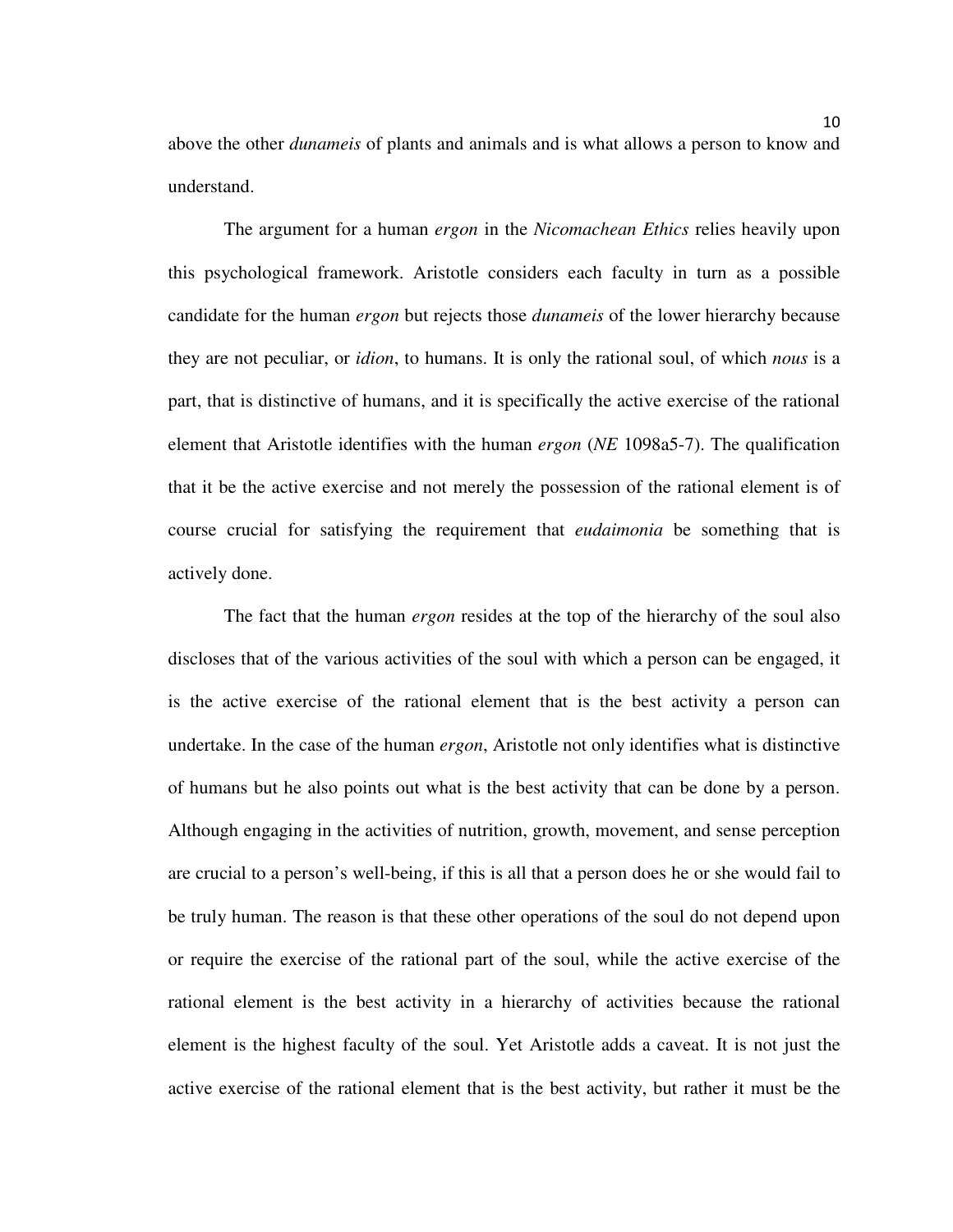active exercise of the rational element "in conformity with excellence or virtue."<sup>7</sup> While performing the human *ergon* is good, it is only the well performed *ergon* that can be considered best. It is now apparent why Aristotle turns towards the human *ergon* in order to further clarify *eudaimonia*. If *eudaimonia* is the highest good obtained through action, then it would be most reasonable to assume that the best activity performed in the best manner possible would aim at the highest good. Aristotle's purpose in discussing the human *ergon* is then to establish the best activity of a human being so that we can better understand its characteristic aim. In this manner, Aristotle's analysis reflects another important methodological feature of the *De Anima* in which, having identified the faculty of the soul, Aristotle goes on to analyze the activity of the faculty and its respective object. In the case of the *Nicomachean Ethics*, the faculty of the soul that is of concern is the rational element, which furnishes the activity of the human *ergon* and its object, *eudaimonia*, as a central concern of his text.

 Situating the *ergon* argument in the context of Aristotle's understanding of *energeia* reveals how Aristotle was able to consider *eudaimonia* as both an activity and an end. Furthermore, by understanding how the human *ergon* is situated in the hierarchy of the soul, it becomes clear why Aristotle considered virtuous activity as the best activity and as the highest good, namely, *eudaimonia*. The major turns in the argument of Book I.1-7 can then be set out in the following manner:

l

 $<sup>7</sup>$  All actions involving the rational element are such that they can be done in conformity with virtue or</sup> excellence because, unlike digestion, for example, activities like bridle-making require an element of decision for their exercise. Digestion happens whether one thinks about it or not, while activities such as crafts can be undertaken with the requirements of excellence in mind, namely, that they be done by one "who sets high standards for himself" (*NE* 1098a8). Virtuous actions are, then, necessarily actions that involve the rational element.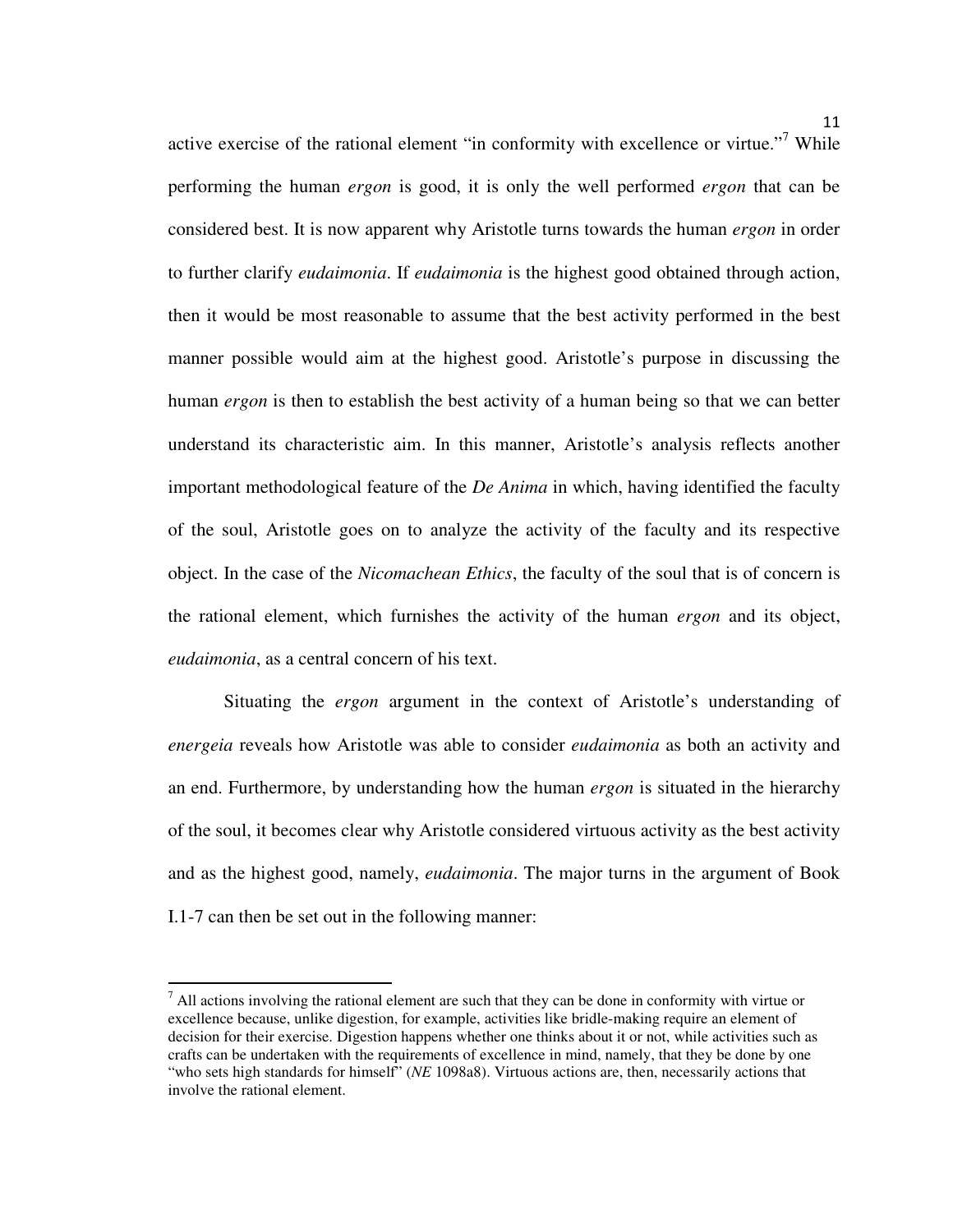[E1] The human *ergon* is an activity of the soul in accordance with excellence or virtue.

[E2] Virtuous activity is an activity of the soul in accordance with excellence or virtue.

[E3] Virtuous activity is chosen for its own sake and can only be chosen for its own sake (by definition of virtue).

[E4] Virtuous activity has its end in successfully acting virtuously (on account of being an *energeia*).

[E5] Virtuous activity is the best activity that a person can engage in (due to its place in the hierarchy of the soul as the human *ergon*).

[E6] The highest good is the end of the best activity (parity of activity and ends).

[E7] The end of the best activity is acting virtuously (from E4 and E5).

Therefore, the vision of the well-lived life that Aristotle is forwarding in Book I.1-7 is:

The highest good is acting virtuously, and the well-lived life consists in and aims at virtuous actions.

 Aristotle made significant strides in providing a determinate content to *eudaimonia* by appealing to the human *ergon*; yet, curiously, upon concluding the *ergon*  argument in Book I.7, he thinks that the most that he has provided is an outline or sketch of the good, the details of which can be filled in at another time (*NE* 1098a20). The shortcoming with the analysis up to this point is that even though Aristotle has identified the specific type of human activity that will attain *eudaimonia* for a person, which is virtuous activity, he has still not sufficiently concretized the activity in a particular action that can be engaged in. Virtuous activity is only a type or category of action, but it in itself is not something that can be actively done by a person; in the same way a living being cannot simply be a mammal, but instead it must be a particular type of mammal such as a dog. The actions that a person performs may be a virtuous action, but one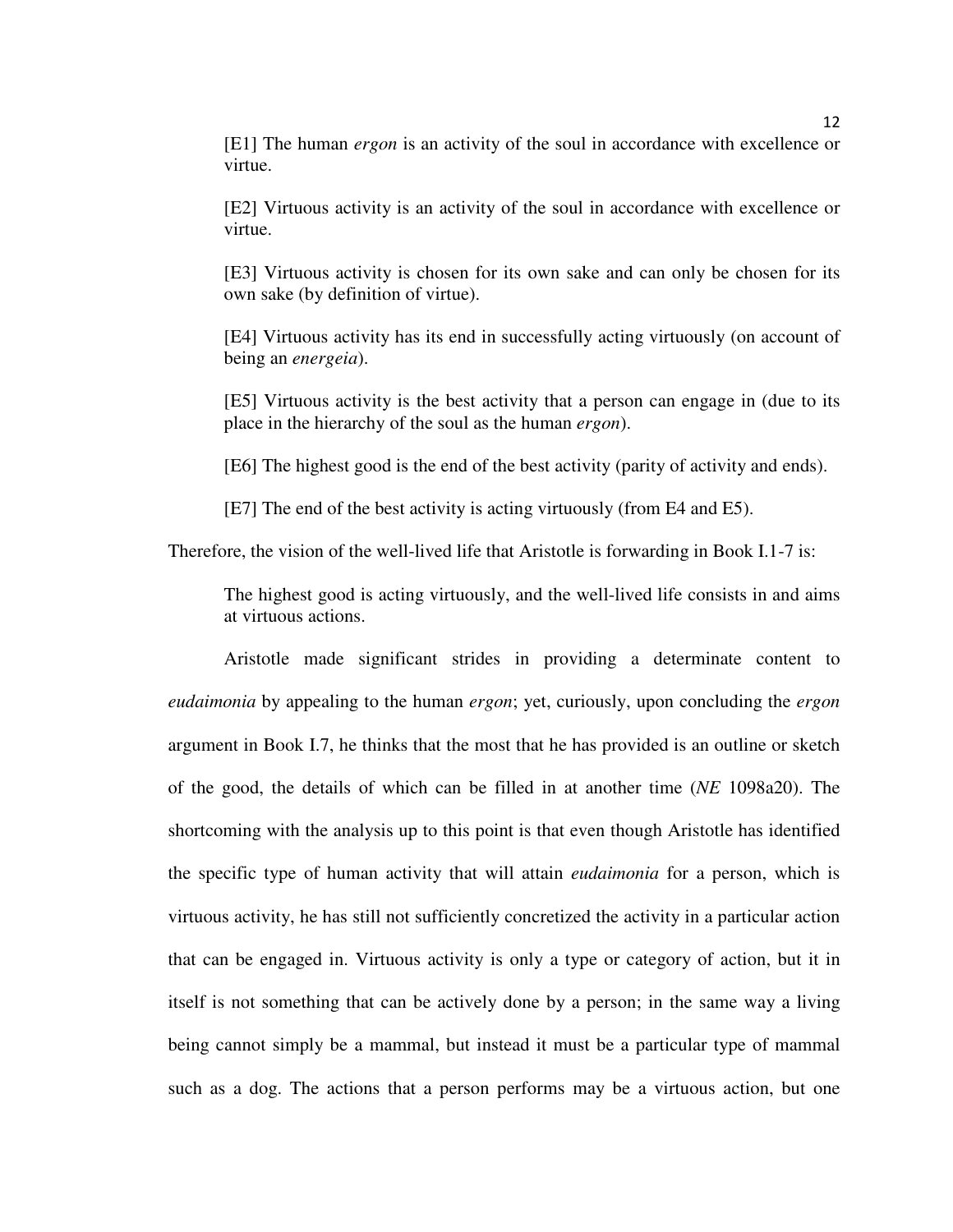cannot do virtuous activities *simpliciter*. To call a particular action virtuous is to claim that it has certain features, or more precisely, the agent performing the action must have certain characteristics, namely, that the agent deliberately chooses to act in that way and that the action is chosen for its own sake (*NE* 1105a32). Yet these types of characteristics can be applied to a person performing a number of different actions, including facing an enemy that is threatening one's homeland, contributing to the benefit of one's friends and neighbors, or thinking about the relationship between a triangle's sides, to name just a few. Although these activities are similar in kind insofar as they can all be performed virtuously, and would thus be acting courageously, being generous, and contemplating, respectively, one could not and would not say that therefore they are the same actions. Virtuous activity needs to be sufficiently concretized in particular actions that a person can undertake. *Eudaimonia*, then, needs to be realized in particular virtuous actions since virtuous activity, as a type of action, cannot itself be undertaken.

In Book X of the *Nicomachean Ethics*, Aristotle works to develop his conception of *eudaimonia* further by identifying the best concrete action that satisfies the criteria of the best type of activity – virtuous activity. Toward this end, Aristotle opens chapter seven of Book X by looking for the highest human virtue since, if *eudaimonia* is activity in conformity with virtue, "it is to be expected that it should conform with the highest virtue" (*NE* 1177a12). The concern with virtue, and in particular a highest or best virtue, directly harkens back to the conclusion of the *ergon* argument in Book I.7 where Aristotle indicates that *eudaimonia* is not only an activity "in conformity with excellence or virtue," but he also added the stipulation, "and if there are several virtues, in conformity with the best and most complete" (*NE* 1098a16). By discovering the highest,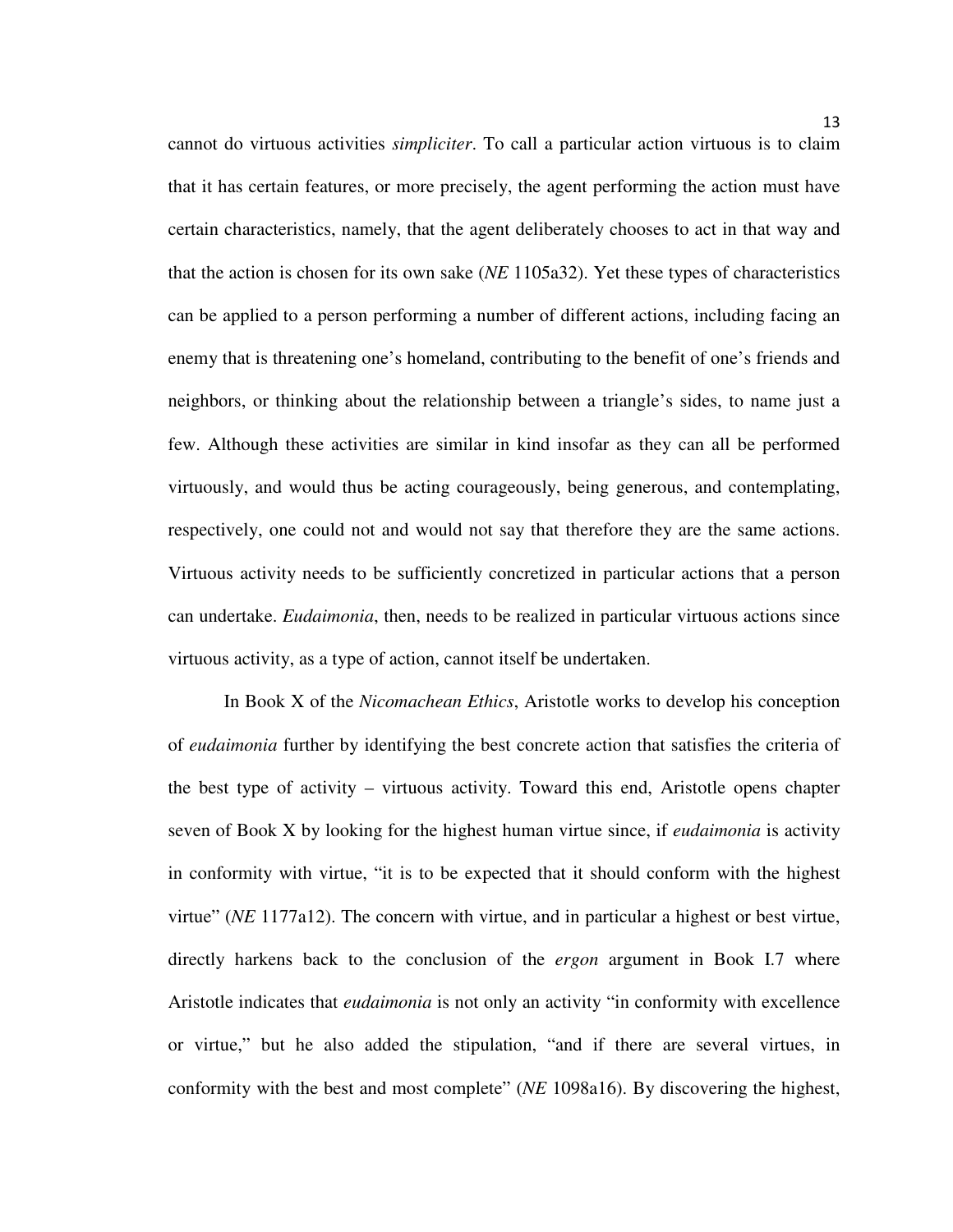or best, virtue of the human soul, Aristotle reasons that one can identify the best activity that a human can engage in by singling out that activity that is associated with the best human virtue. Aristotle then looks to identify the highest virtue by relying upon his teleological reasoning. Assuming that the highest virtue would correspond to the highest faculty of the soul, Aristotle identifies the part of the soul that "is itself divine or most divine thing in us" (*NE* 1177a15), namely, the intellect or *nous*, as the highest part of the soul. From this, Aristotle deduces that it is the activity of this part of the human soul, the best part, in conformity with its particular virtue that would constitute *eudaimonia*. Aristotle then singles out *theoria* as the activity of the highest part of the human soul, namely *nous*, and therefore *theoria* is the activity that best realizes *eudaimonia* as a virtuous activity (*NE* 1177a18). Since *theoria* is an activity of the soul that arises solely from the intellect, or rational element, then it seems that Aristotle has easily identified the concrete activity that will attain *eudaimonia* for human beings. It was pointed out earlier, however, that all virtuous activity involves the active exercise of the rational element in some sense, and thus the concern voiced by some commentators as to why Aristotle uniquely privileges *theoria* since many other actions would be able to fulfill the criteria for *eudaimonia* set out in Book I, especially the practical virtues. The comparisons that Aristotle provides between *theoria* and the practical virtues in Book X will rise to the forefront in determining why Aristotle privileges *theoria*, and the conclusion argued here will be that the most substantial argument that Aristotle has for favoring *theoria* is that it can be more easily practiced continually, and thus it can more easily satisfy the demand that *eudaimonia* is coextensive with the active exercise of virtuous activity.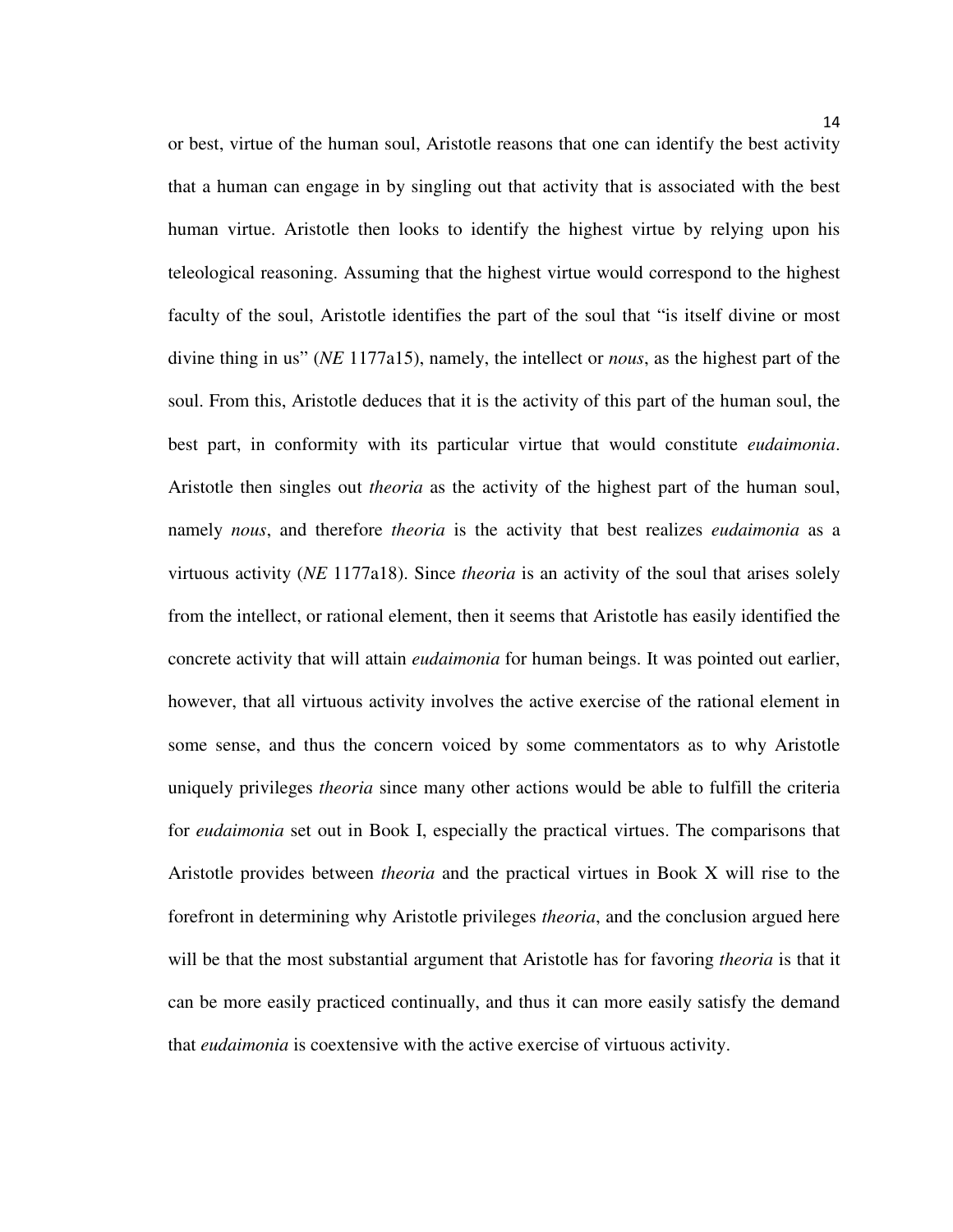Now before continuing, it is important to be clear what Aristotle has in mind when he argues that *theoria* is the best human activity. The typical translation of *theoria* as contemplation brings with it particular connotations that exist for the English word "contemplation" that do not exist for "*theoria*." Aristotle indicates that the activity of the intellect, or *theoria*, is the most divine thing that a human being can engage in, and he considers it as divine both because it is the action that is attributed to the gods (*NE* 1178b21) and because the objects of *theoria* are the most divine things (*NE* 1177a20). These divine objects are commonly identified with the fundamental principles of what Aristotle considers the contemplative sciences, such as theology, mathematics, and physics. For example, *theoria* would be concerned with such things as the stars and their motions or the basic properties of numbers or figures and their relationships such as are found in geometry. In this regard, Aristotle appropriated the noun *theoria* as a technical term developed from the more commonly used verb *theorein*, which had the meaning "to speculate" in the sense of "to observe a spectacle." 8 *Theoria* translated as "contemplation" is accurate insofar as it indicates a manner of gazing thoughtfully upon an object, but is inaccurate at least insofar as contemplation can indicate one's thoughtful reflection upon any number of different objects. For Aristotle, *nous,* of which *theoria* is the activity, is only concerned with the most fundamental principles of the universe (*NE* 1141a9-20) and not, for example, a pleasant ocean vista. However, understanding the particular objects of *theoria* is only a part of what Aristotle has in mind when he invokes

l

<sup>8</sup> Andrea Wilson Nightingale, *Spectacles of Truth in Classical Greek Philosophy:* Theoria *in its Cultural Context* (Cambridge, England: Cambridge University Press, 2004), 6.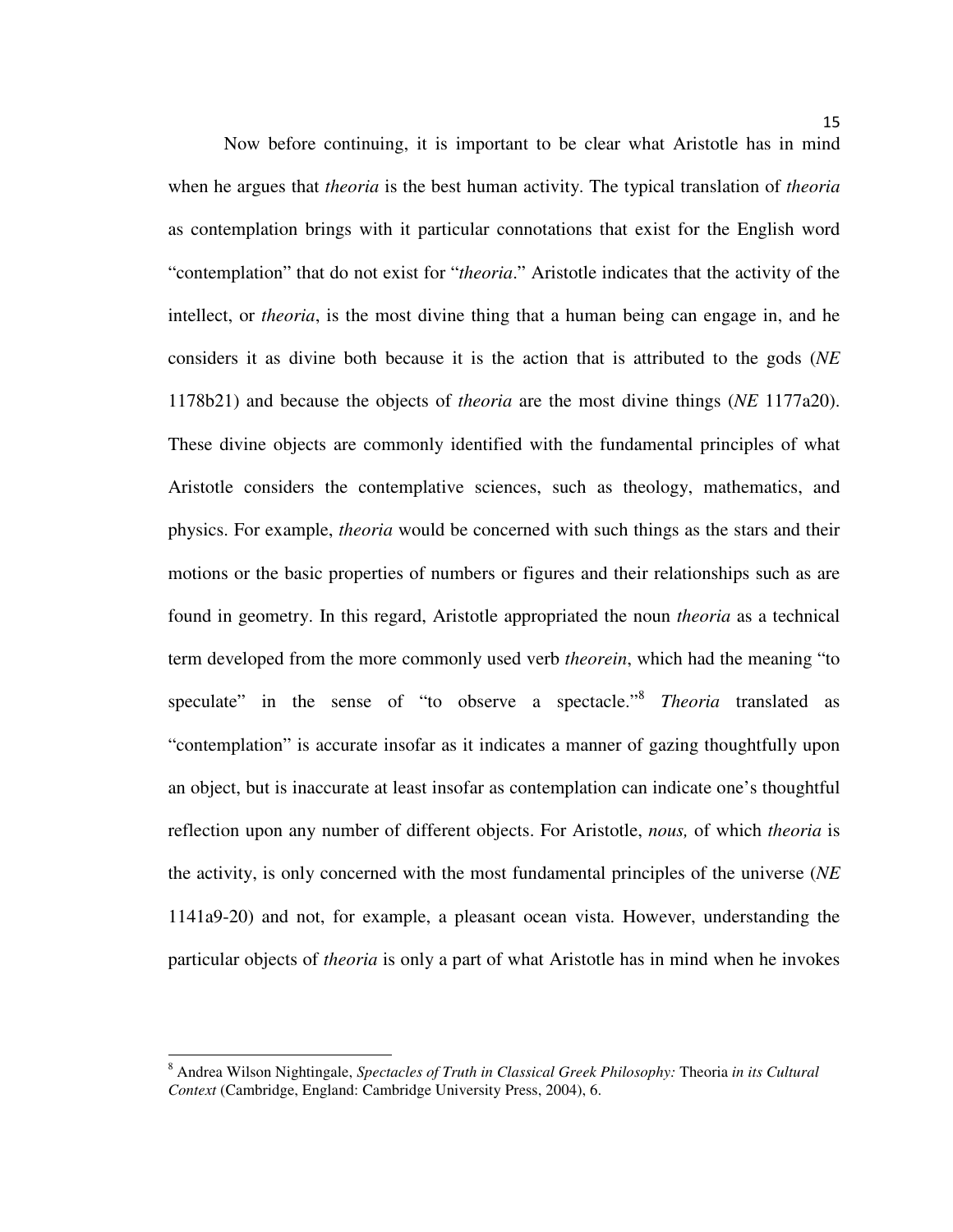*theoria* as best activity; it is also important to understand the metaphysical underpinnings of *theoria*'s operation.

In *De Anima* II.5, Aristotle distinguishes various degrees of potentiality and actuality in his metaphysics and applies this schema to human knowledge. At the lowest level, that of first order potentiality, a human being has knowledge in the sense that a human being is capable of having knowledge (DA 417a22-23). The person does not yet have any particular piece of knowledge, but he or she has the potential to know things in virtue of being a human who has the proper faculties of soul for knowledge. At the next level, that of a second order potentiality-first order actuality, a human being has knowledge of a particular discipline, such as geometry. In this case, the human being actually possesses a particular piece or collection of knowledge but the person may not be actively utilizing this knowledge, for example, because the person is studying seashells left along the shoreline instead of the principles of geometry. This form of knowledge is then potential knowledge in the sense that the person does possess the knowledge and could recall it to mind, and it is actual knowledge in the sense that the person does in fact have knowledge of some object or body of learning. At the top of this hierarchy, for Aristotle, is the active contemplation of knowledge, such as would be the case of the geometer presently thinking his or her knowledge of the particular relationship between the sides and angles of a triangle (DA 417a27). Here, the human being as a knower is fully actualized by the person actively thinking about a piece of knowledge that is known with certainty.<sup>9</sup> Aristotle's characterization of *theoria*, or contemplation, is then very

l

<sup>&</sup>lt;sup>9</sup> One key supposition of Aristotle is that actual knowledge is always true, that is, something is only known when in fact it is true. "We understand a thing *simpliciter* whenever we think we are aware both that the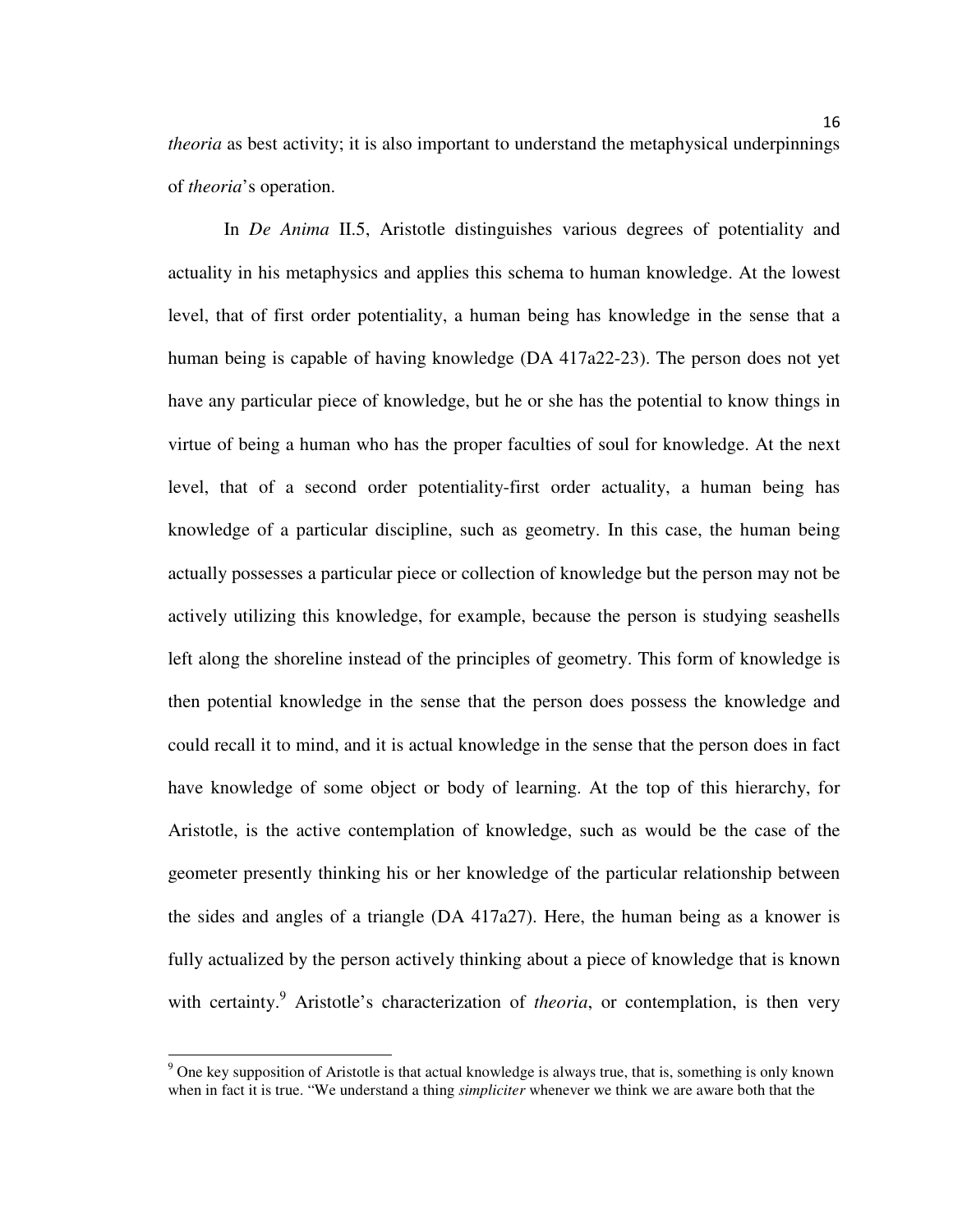specific in that it is not just an indeterminate pondering about an object, such as is the case of someone contemplating a pleasant view, but rather it is the active and deliberate thinking about a particular piece of knowledge that is in fact known by the person contemplating. Only this active exercise of thought can be considered as an instance of *theoria*.

 Earlier in the discussion, it was pointed out how, in setting up the problem of in what *eudaimonia* consists, Aristotle argues that *eudaimonia* must be something that is actively and consistently practiced since it is not just an end state that is achieved but is also a life to be lived. Aristotle then relies heavily upon his concept of *energeia* in order to single out an activity that achieves its end in each instance of its exercise. Understanding *theoria* as the active contemplation of knowledge squarely situates *theoria* as an *energeia* insofar as it is the active thinking of some object that always achieves its end in thinking about the truth of some object. The strength of *theoria*'s candidacy for *eudaimonia*, then, comes from the confluence of its nature as an *energeia* that instantiates the human *ergon* and its orientation towards what is best and most divine. Yet following the criteria set out in Book I, *eudaimonia* is something that can be realized in any activity, insofar as that particular activity satisfies the criteria of being a virtuous activity. On this point, while *theoria* may be the best instantiation of virtuous activity that a person can undertake, it is far from obvious that it is the only virtuous activity as there are many human activities that can be actively engaged in. For this reason, Aristotle admits that actions in accordance with the practical virtues, those of self-control, courage, and

explanation because of which the object is is its explanation, and that it is not possible for this to be otherwise" (PA 71b9-11). *Theoria*, as an active exercise of knowledge, is then always correct, and therefore it is the active thinking about things that are already known and that are known with certainty.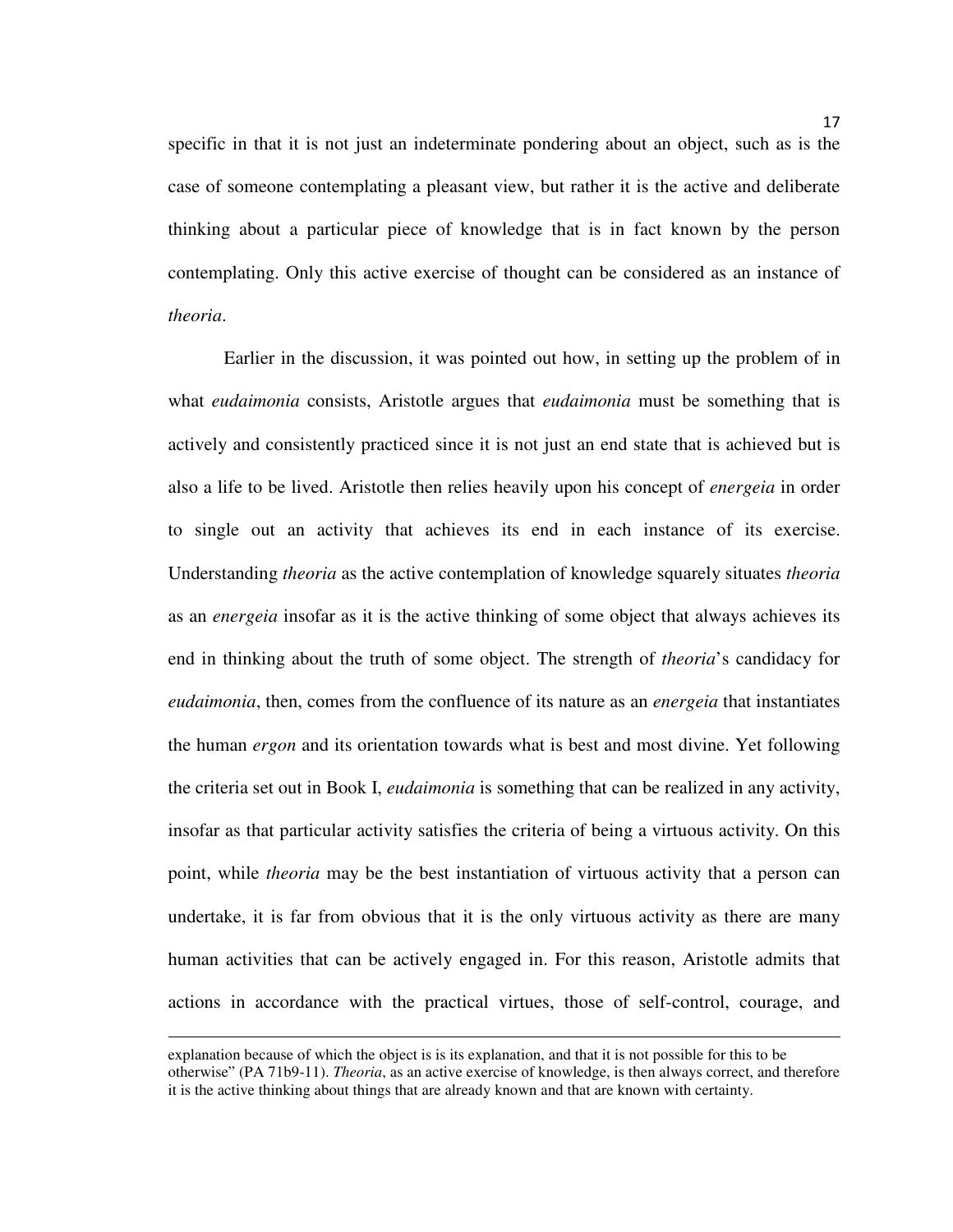generosity, to name a few, all equally satisfy the criteria of a virtuous activity and, therefore, they can be understood as aiming at *eudaimonia*; however, he only affords them the distinction of attaining *eudaimonia* in a "secondary" manner (*NE* 1178a8).

 It was already pointed out that Aristotle favors *theoria*, at least in part, because it is the most divine activity that a human being can engage in. As an activity of the intellect, *theoria* is divine because it consists in the solitary exercise of the intellect, or divine part, of the human soul. Aristotle follows similar reasoning for valuing the practical virtues to a lesser degree, namely, because none of the practical virtues stem solely from the best part of the human soul (*NE* 1178a13-14) but instead involve a mix of the intellect in the form of practical wisdom and the excellences of character and the emotions, which are derived from the composite nature of human beings. Furthermore, the practical virtues are ultimately concerned only with what is human in that they aim at personal well-being rather than aiming at what is divine, and so in that sense are not the best that can be attained by human beings. After establishing that virtuous activity in general is at the top of the hierarchy of all possible human activities, Aristotle introduces a second, derivative hierarchy that depends upon whether the activity is solely the product of the intellect or not. However, the mere fact that the practical virtues stem from the composite nature of humans, and not solely from the "most divine" part of the soul, should strike one as a less than satisfying reason for not considering the practical virtues equally as an instantiation of virtuous activity given that they nevertheless do involve the highest part of the soul. If being a virtuous activity of the best part of the human soul is enough for an action to qualify as *eudaimonia*, then it should not matter if one activity is found in the sole exercise of the intellect while another is mixed with other parts of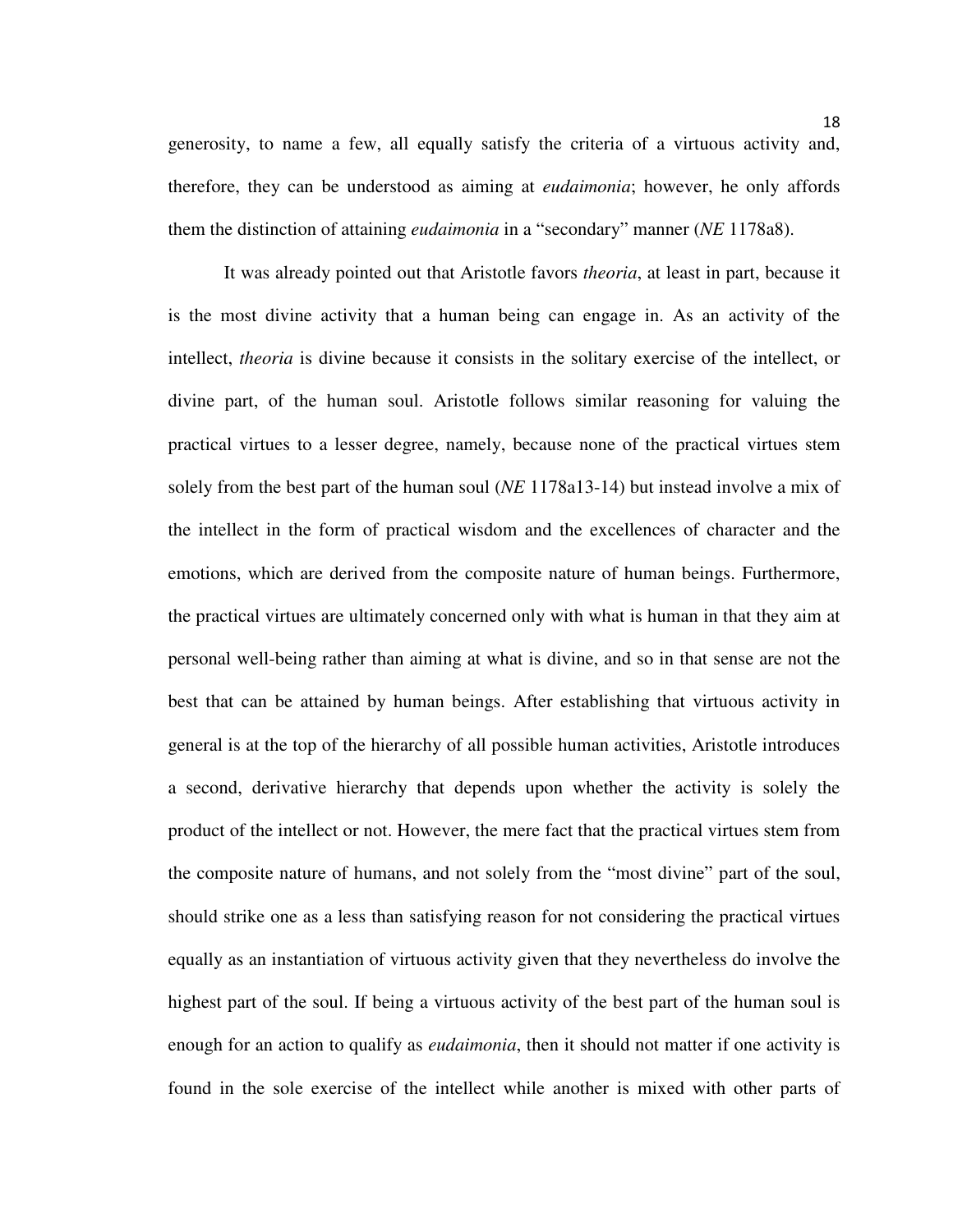human nature. Perhaps Aristotle sensed this dissatisfaction when he introduces further criteria for *eudaimonia* in Book X.7-8, but whatever the case may be it is clear that this discussion is important for understanding why *theoria* is considered as that activity that best attains *eudaimonia*.

Besides considering *theoria* as the best concrete instantiation of virtuous activity, Aristotle also considers *theoria* to be superior to the practical virtues because its exercise is more final, more self-sufficient, and it can more easily be performed in a continuous manner. The first two criteria, those of finality and self-sufficiency, were first introduced in Book I.7 just prior to the *ergon* argument when Aristotle was attempting to support his conclusion that *eudaimonia* is the highest good. It is commonly assumed, then, that when Aristotle returns to these criteria in the discussion on *theoria* in Book X that he is merely extending the discussion already started in Book I about the character of *eudaimonia*. 10 The criterion that *theoria* is more continuous is not introduced explicitly prior to Book X, but it can be seen implicitly in the demand that *eudaimonia* be something that is actively exercised and therefore that the best activity must be continuously active to qualify for *eudaimonia*. All of the criteria that Aristotle discusses about *theoria* must be considered in concert in order to understand why it attains its privileged position since *theoria* is not

l

<sup>&</sup>lt;sup>10</sup> While this does seem to be true for the most part, there does appear to be some ambiguity in how he utilizes these two criteria between Book I and Book X that could reflect an uncertainty Aristotle had in privileging *theoria*, as some inclusivists have argued. It is especially apparent in the case of self-sufficiency whereby in Book I Aristotle defines self-sufficiency as "that which taken by itself makes life something desirable and deficient in nothing" with the qualification that "we define something as self-sufficient not by reference to the "self" alone," that is, he assumes that the highest good would include "parents, children, a wife" etc. along with other external goods (*NE* 1097b10-15). When Aristotle then reintroduces this criterion into the discussion of Book X he indicates that the person possessing *theoria* "is able to study even by himself," thereby implying that social relationships are not as important when he states "*perhaps* he could do it [*theoria*] better if he had colleagues to work with him" (*NE* 1177a34, italics mine) and how he says in regards to external goods that "one might even go so far as to say that they are a hindrance to study" (*NE* 1178b4).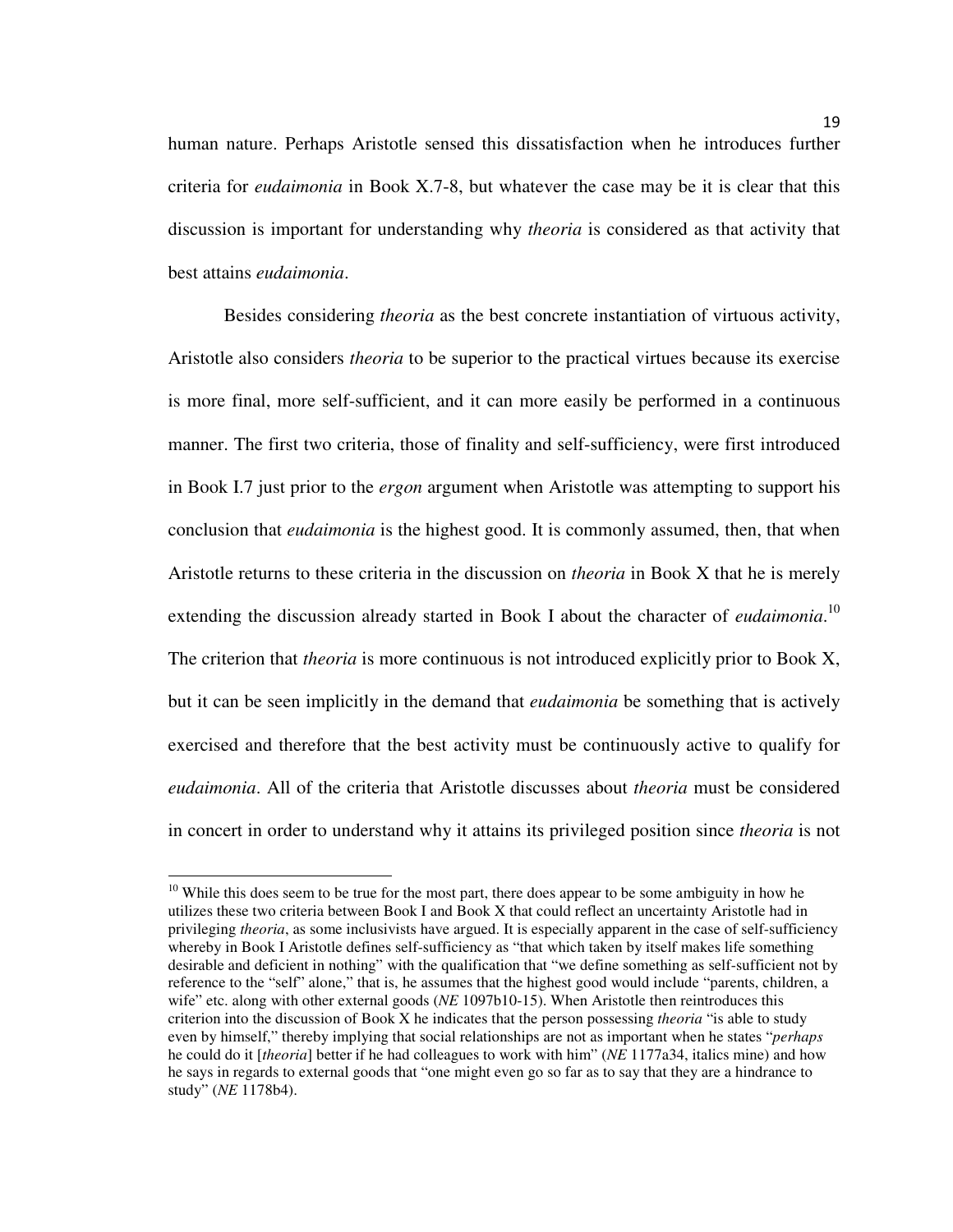only the best, but it is also the most final, the most self-sufficient, and the most easily practiced continuously.

The first of these criteria, the finality criterion, is built on the argument that *theoria* is the only activity that is pursued for its own sake. Aristotle states that "*theoria* seems to be the only activity which is loved for its own sake. For while we derive a greater or a smaller advantage from practical pursuits beyond the action itself, from study we derive nothing beyond the activity of *theoria*" (*NE* 1177b1-4). Since this argument is in fact making two points, one about *theoria* and one about the practical virtues, each will need to be considered in turn. In the case of *theoria*, it is an oft repeated dictum that Aristotle considered *theoria* as something that is "useless" because it is concerned only with the changeless, eternal things of the universe rather than the more immediate things of a person's day to day existence. The knowledge that is actively thought about in *theoria* is entirely without regard for any practical import and instead it is pursued exclusively for the sake of knowing. Aristotle also closely ties this claim to his genealogical account of the development of philosophy in *Metaphysics* Alpha.1 wherein he argues that "it was when almost all the necessities of life were supplied […] that such thinking [contemplation] began to be sought" (Metaph. 982b24-25). The fact that *theoria* is the most final activity of humanity is then revealed in the fact that one only is able to pursue it when one has already addressed all of one's practical needs. According to these points, then, Aristotle argues that *theoria* is the superlative instantiation of *eudaimonia* because it is pursued solely for its own sake and by its very nature one is not able to derive any additional practical value from its exercise, which thus makes it more final or end-like of any activity. However, the argument in Book X.7 of the *Nicomachean Ethics*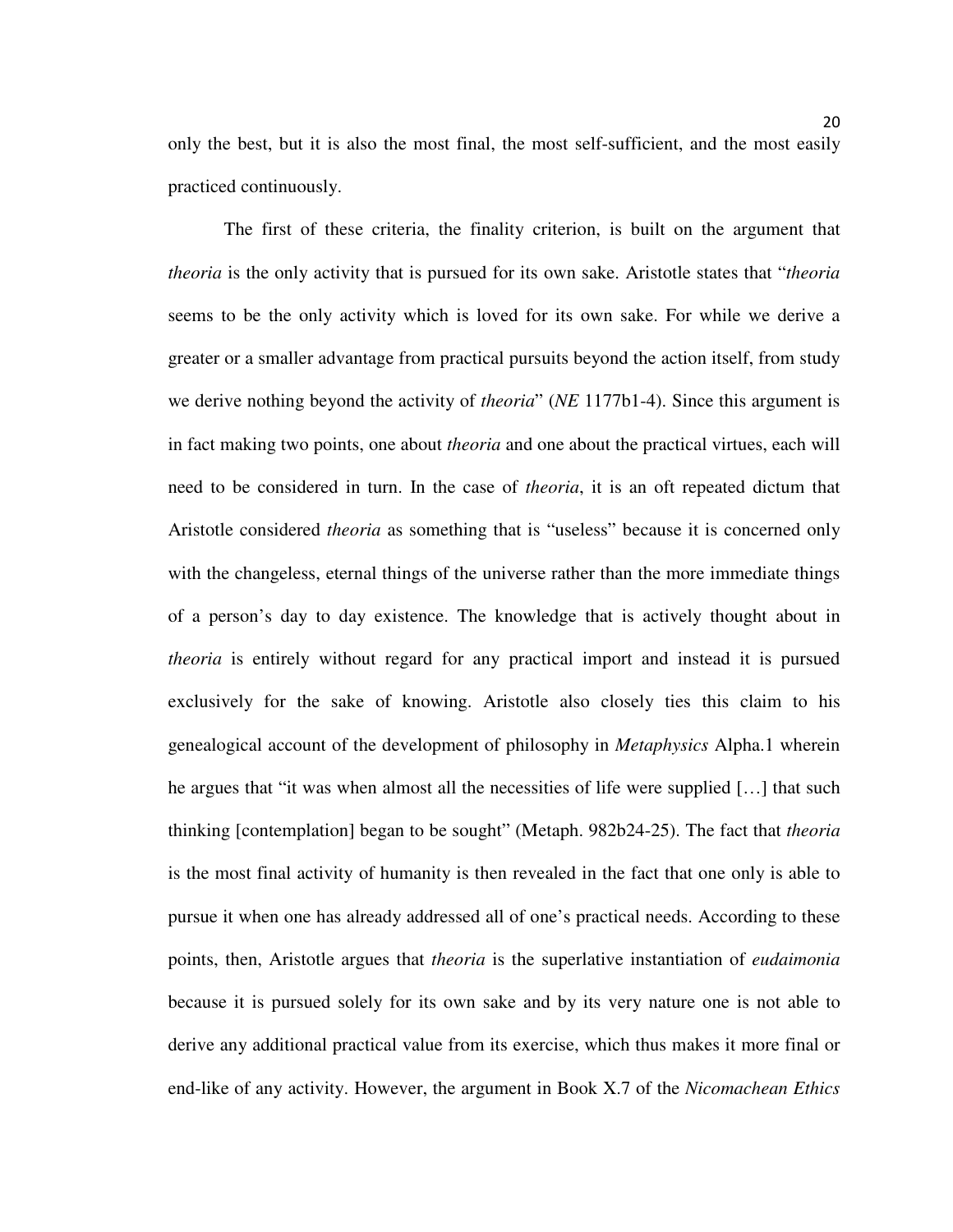also makes an additional claim about the practical virtues that must be considered in turn to fully understand how Aristotle utilizes the finality criterion.

The second half of the argument, the claim about the practical pursuits, is quite puzzling in that it seems to be in direct contradiction to the characterization of virtue that Aristotle has built up over the entire *Nicomachean Ethics*. Now to be clear, Aristotle's argument cites practical pursuits in general and not actions performed in accordance with the practical virtues. The problem, however, is that if he is ignoring here the clause from his initial definition of *eudaimonia* that it be an activity "in accordance with virtue or excellence" (*NE* 1098a15), then at most he is producing a straw-man for his argument by comparing the virtuous activity of *theoria* with the general class of practical actions, including those actions that are not undertaken solely for their own sake such as currying favor. *Eudaimonia*, it has already been established, must be a concrete virtuous activity, and so any argument comparing the theoretical to the practical must ultimately reference the virtuous practice of both and not merely their general exercise.

Considering this argument as a comparison between *theoria* and the practical virtues, though, still runs into the problem that Aristotle is seemingly singling out the practical virtues as having an inherent practical value to them beyond the characteristic that all virtuous actions must be chosen for its own sake and not because of some further end that might be attained. If Aristotle is now intimating that the practical virtues are less final than *theoria* because they might, or even that they often do, result in some further good beyond simply being practiced for their own sake, which implies that they can and often are chosen for this practical value and not for their own sake, then it does not seem that his argument is making a satisfactory comparison between the two. Although it is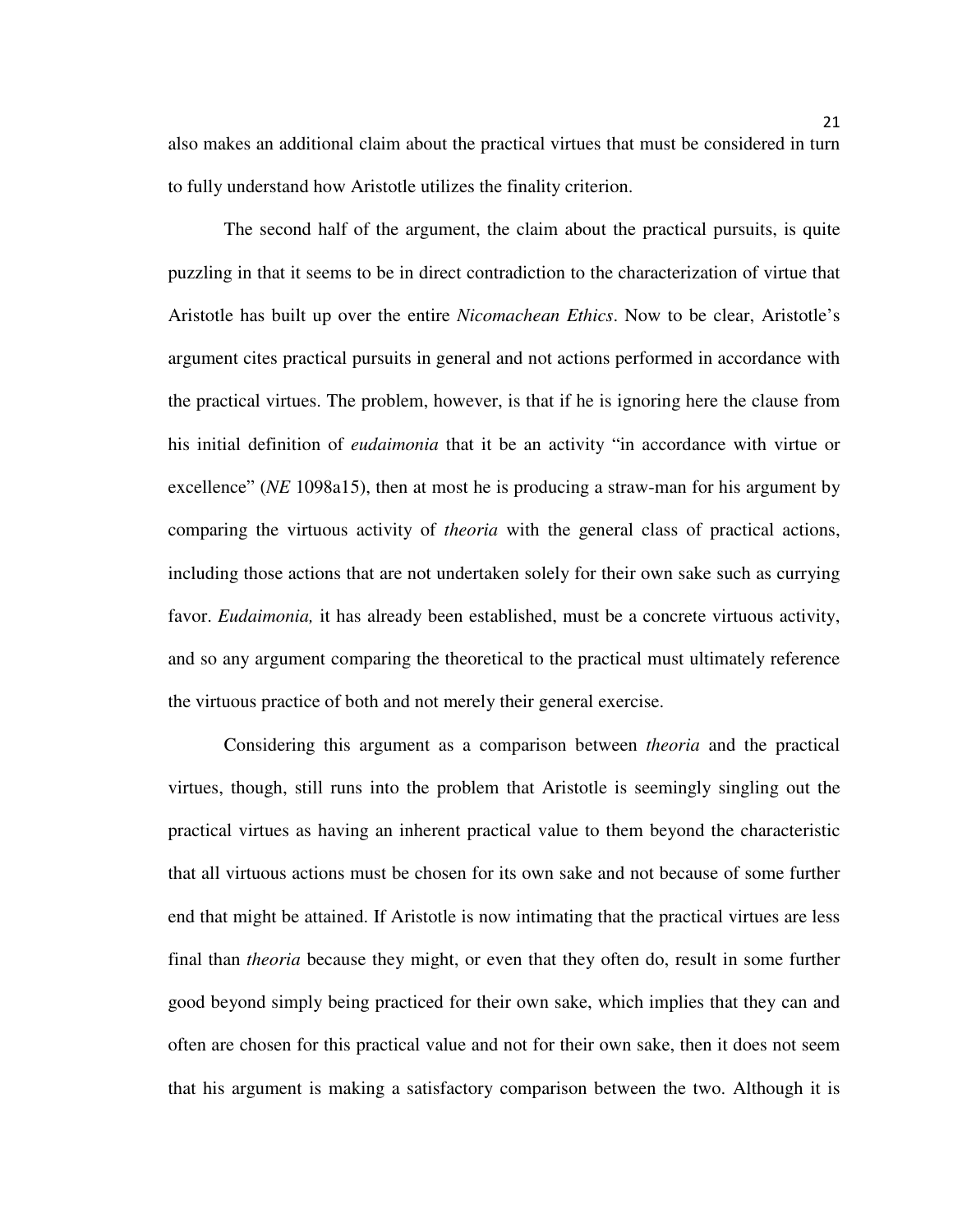admittedly true that one could derive various advantages from the practical virtues, it is not altogether clear that this is anymore of a necessary aspect of the practical virtues than it is for *theoria*. If Aristotle wants to argue that the practical virtues aim at some further end beyond themselves, for example, that a person will be admired and gain social benefits by being generous, it is clear that a person could equally be admired and granted social benefits for being an exceptionally talented philosopher, Aristotle's quintessential practitioner of *theoria.* The argument that *theoria* is more final is quite a bit more ambiguous than might first appear, even if Aristotle is known to consistently claim that *theoria* is something that is "useless."

The second of the criteria, the self-sufficiency criterion, in some degree provides stronger support for *theoria*, but it also produces a similar problem that arose with the finality criterion in that the manner by which Aristotle introduces his comparison ends up being less than satisfactory. Aristotle argues that *theoria* is superior to the practical virtues in the case of self-sufficiency because even if a person engaging in *theoria* requires the same necessities for living as any other person, the person who engages in actions in accordance with the practical virtues will need various external goods in order to exercise the practical virtues (*NE* 1177a27-33). Again, Aristotle's argument has two claims, one about *theoria* and one about the practical virtues, and each needs to be considered in turn. It is true that *theoria* will not require any external goods beyond the basic necessities that are required for human sustenance. *Theoria* is solely derived from the intellect, and, as such, it does not need any material goods in order for it to be exercised since its operations do not rely upon the composite nature of humans. While Aristotle admits that perhaps one might be better at *theoria* if one has companions (*NE*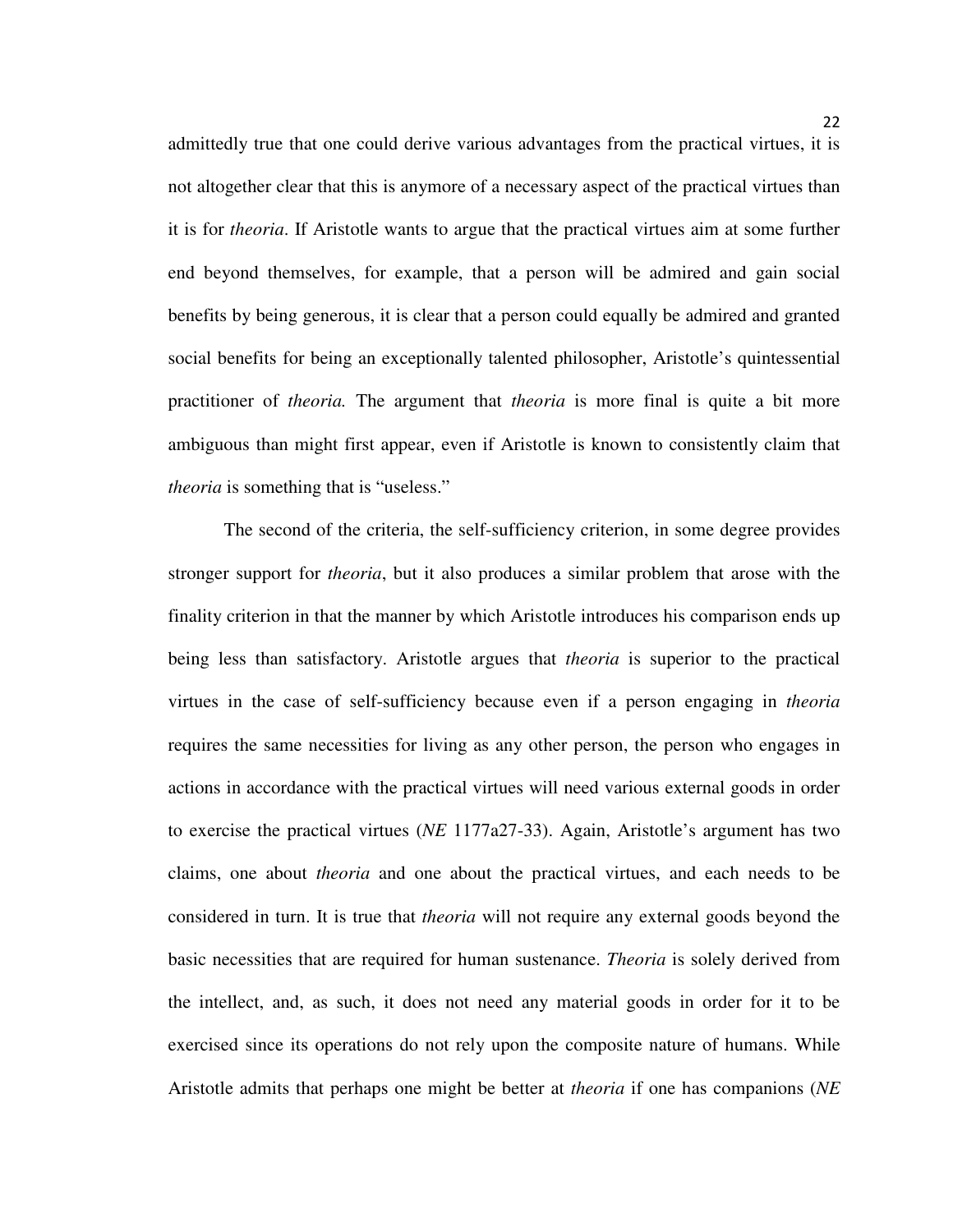1177a34), it is obvious that in order to think actively about knowledge of divine objects one does not need any outside goods. By identifying *eudaimonia* with *theoria*, Aristotle is able to provide an account of a well-lived life that is relatively simple in the requirements necessary for its successful attainment.

Aristotle juxtaposes the fairly minimal requirements of *theoria* with those of the practical virtues, which he argues not only rely upon the satisfaction of a person's basic needs but also by definition require other goods for their successful exercise. Even if one could potentially engage in more *theoria* with more external goods, it is clear that they are not necessary components for its practice. In the case of the practical virtues, conversely, these actions by definition require external goods to be successfully practiced. As examples, Aristotle points out that "a just man still needs people toward whom and in company with whom to act justly, and the same is true of a self-controlled man, a courageous man, and all the rest" (*NE* 1177a30-32). One could see how the practical virtues require more external goods than *theoria,* especially in the case of generosity, say, where a person would require more than what would satisfy his or her basic needs in order to be able to give to others in addition to the need of the generous person to have friends and compatriots with whom to be generous. Yet, even in this case, it is not entirely unambiguous that to practice the practical virtues one would need more external goods since some of these virtues are actively exercised exactly when a person has fewer than his or her basic necessities met. For example, one could imagine a situation where a person exercises self-control during a time of famine, or in even less extreme of a case, when a person exercises self-control being satisfied with only having his or her basic needs met. In at least some of the cases of the practical virtues, it is then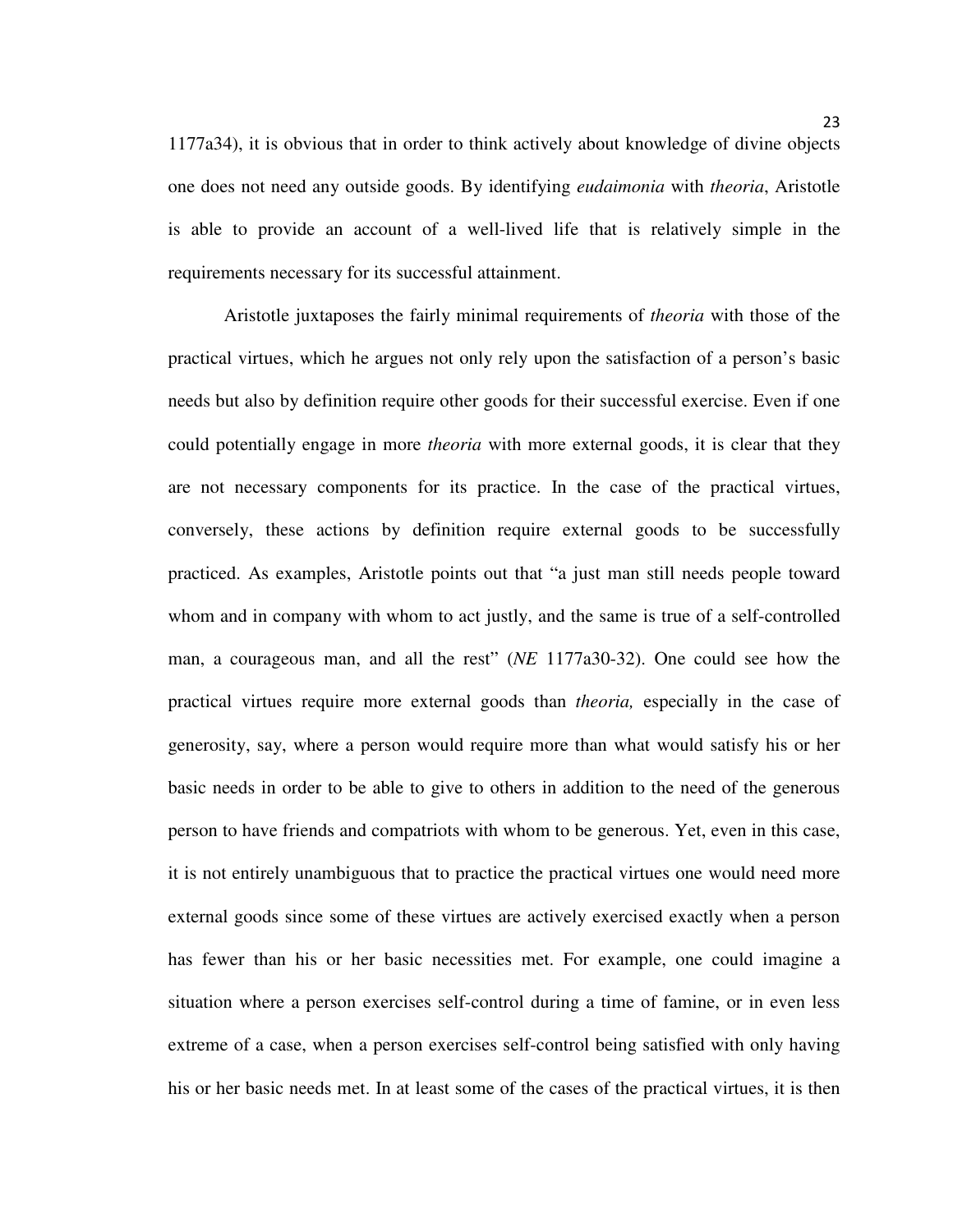apparent that no more external goods are needed than in the case of the practitioner of *theoria*. Nevertheless, it is obvious that in order to be able to exercise the practical virtues consistently one would require more external goods than for *theoria,* since, for example, to be continually generous, one would continually need to have material goods that can be given away to others. This leads directly into the third criterion of *eudaimonia* that Aristotle cites in Book X.7, namely, that the activity be continuous, and it is this criterion that seems to be undeniably the strongest in favor of *theoria*.

 Aristotle is very specific in characterizing *eudaimonia* as the active exercise of virtuous actions and not merely as the possession of a virtuous disposition. *Eudaimonia* is something that is done, and so is only attained when a person is actively engaging in the activity that brings it about. While the identification of *eudaimonia* with virtuous activity pointed to its existence as an actuality or *energeia* that contained both an activity and an end, Aristotle also consistently emphasized the fact that *eudaimonia* is something performed continually and "over a complete life." *Eudaimonia* requires the continuous exercise of virtuous activity in order for it to be realized since it exists only insofar as one is actively exercising virtuous activity, and the fact that Aristotle believes this is confirmed when the claim that "*theoria* is coextensive with *eudaimonia*" is immediately followed up with the assertion that "the greater the opportunity for *theoria*, the greater the *eudaimonia*" (*NE* 1178b30). The claim that *theoria* can be practiced more continually than the practical virtues ties in closely with the argument that *theoria* is more selfsufficient. Consider first the case of the practical virtues. Actions performed in accordance with the practical virtues are necessarily circumscribed by the dictates of the actions. For example, one can only be actively generous insofar as one is in the process of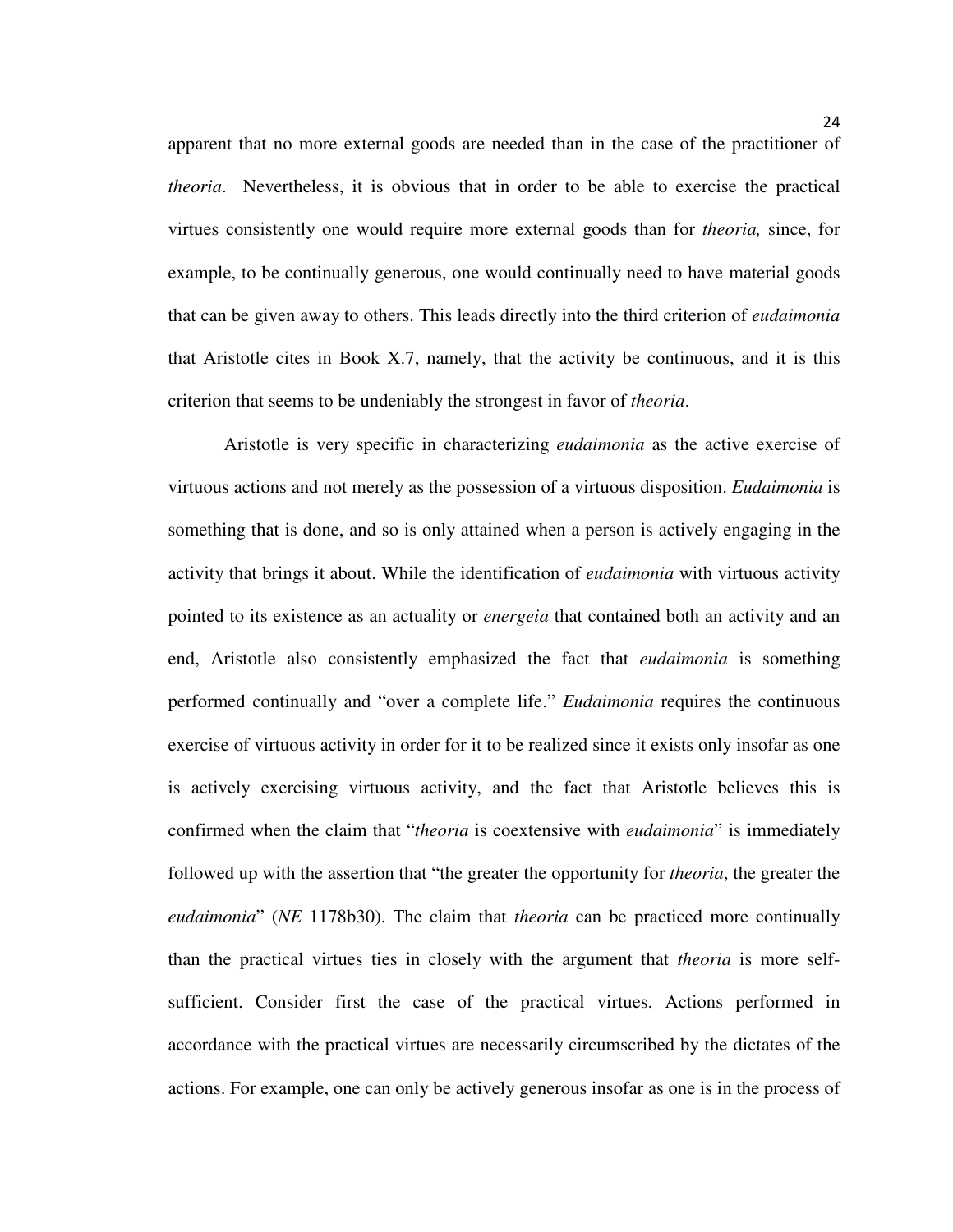providing another person with a material benefit. Once the external good has been granted, the person can no longer be said to be actively engaging in the practical virtue of generosity insofar as the specific act of generosity is no longer being exercised. That person may be referred to as a generous person due to his or her developed habit of being a virtuous person, or at least he or she can be viewed by others as being generous if he or she is lacking in the virtue, but for *eudaimonia,* the activity must be actively exercised. *Theoria*, on the other hand, can seemingly be practiced in any situation as long as the person is able to maintain his or her concentration long enough to be continually thinking about the highest objects of thought. Since *theoria* is not similarly circumscribed by external conditions, one is able to practice in a greater number of situations and over a longer period of time. In this case, at least, *theoria* is unambiguously best suited to fulfill the conditions of *eudaimonia* as something that is actively done over a complete life.

 After drawing in these additional criteria, it becomes obvious that *theoria* is considered as the superior instantiation of *eudaimonia* to the practical virtues not only because Aristotle considers it as the highest or best activity according to his teleological reasoning. While there is some ambiguity as to how well the additional criteria support *theoria*, it is clear that at least taken as an aggregate, the practical virtues are, for the most part, less final and less self-sufficient than *theoria*. It is ultimately the criterion that *eudaimonia* be continuous that pushes the support for *theoria* as the best instantiation of *eudaimonia* over the practical virtues. Aristotle admits that both the practical virtues and *theoria* are able to attain *eudaimonia* as both are a type of virtuous activity; however, even if Aristotle's intentions are just to provide a guide to attaining *eudaimonia*, he cannot overlook the fact that of these two activities one of them is clearly more suited to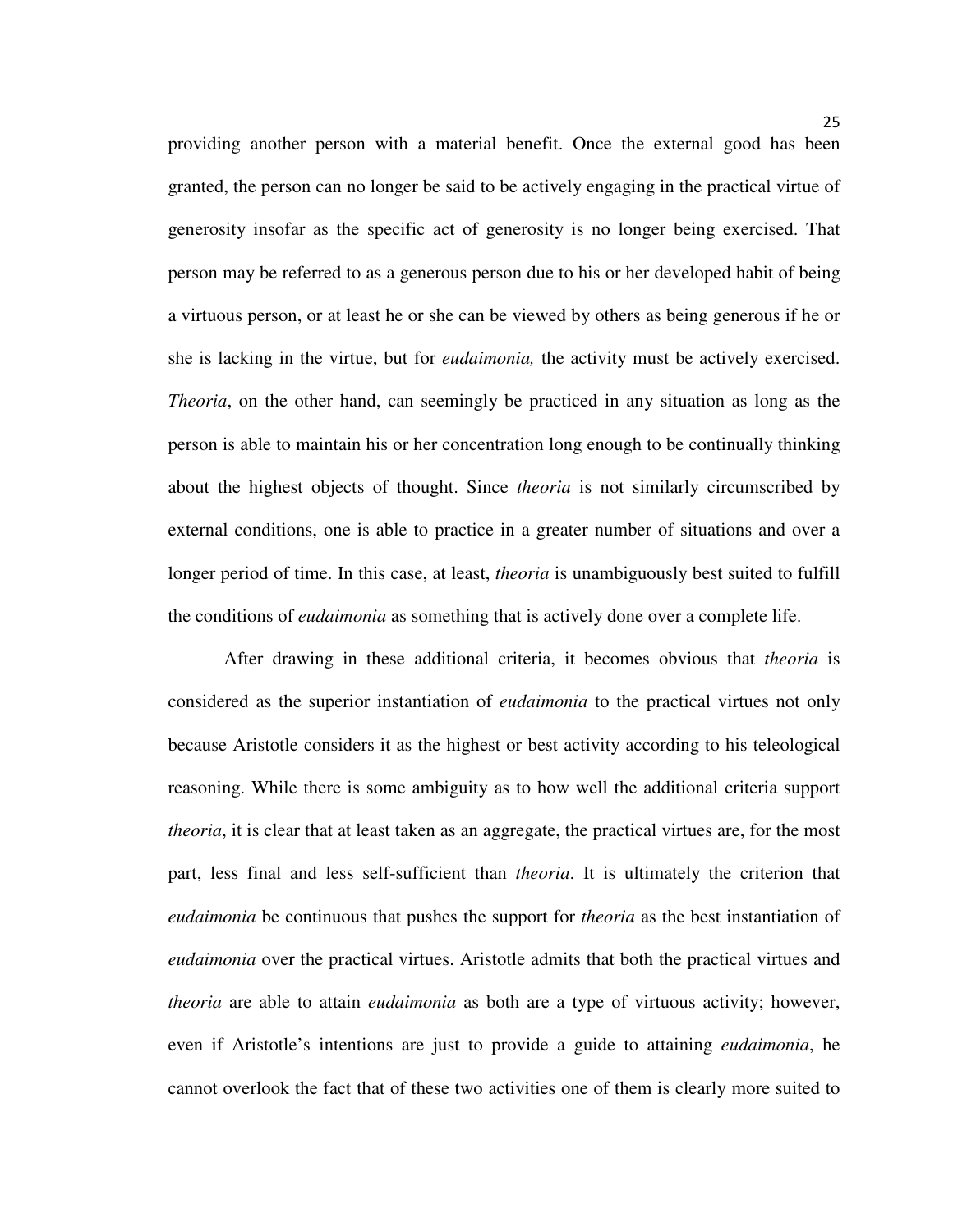the task. Yet in referencing Aristotle's clear privileging of *theoria,* it is important not to lose sight of the fact that the practical virtues are also able to attain *eudaimonia*, and that as such, as an activity that is able to attain the highest good obtainable through action, the practical virtues should be highly valued. The key is then not to consider the practical virtues as somehow failing to achieve *eudaimonia*, but rather to understand that they are sufficient for *eudaimonia,* even if not the superlative instantiation of *eudaimonia.*

After the foregoing analysis, it should be undeniable that Aristotle did value *theoria* as the best activity for *eudaimonia*, and, in that sense, the exclusivist readers seem to be correct. However, a problem arises in that Aristotle's discussion of the relative merits of *theoria* and the practical virtues for *eudaimonia* occurs on two levels, with one level being concerned solely with the individual activities and the other with these activities as part of a fully lived life. Expressed another way, it may be true that *theoria* attains the best measure of *eudaimonia* for a person, but it is not obvious that one should dedicate his or her whole life entirely and exclusively to *theoria* as exclusivist readers have argued. It is this point where most, but not all, of the disagreement has arisen between the inclusivist and exclusivists camps. Even though many inclusivist readers have couched their arguments in the claim that the activity of *theoria* should not be valued over the practical virtues, $11$  ultimately, their concern is over what the well-lived life will look like according to Aristotle and not simply what is the best activity a human can engage in. The majority of exclusivists have come to argue that because *theoria* is the

 $11$  Ackrill argues for a moderate inclusivist position that is similar to my own. He is concerned with "treating the one [*theoria*] as more important but not incomparably more important than the other [practical virtue]." J.L. Ackrill, "Aristotle on Eudaimonia" in *Essays on Aristotle's Ethics* ed. Amélie Oksenberg Rorty (Berkeley: University of California Press, 1980), p.33.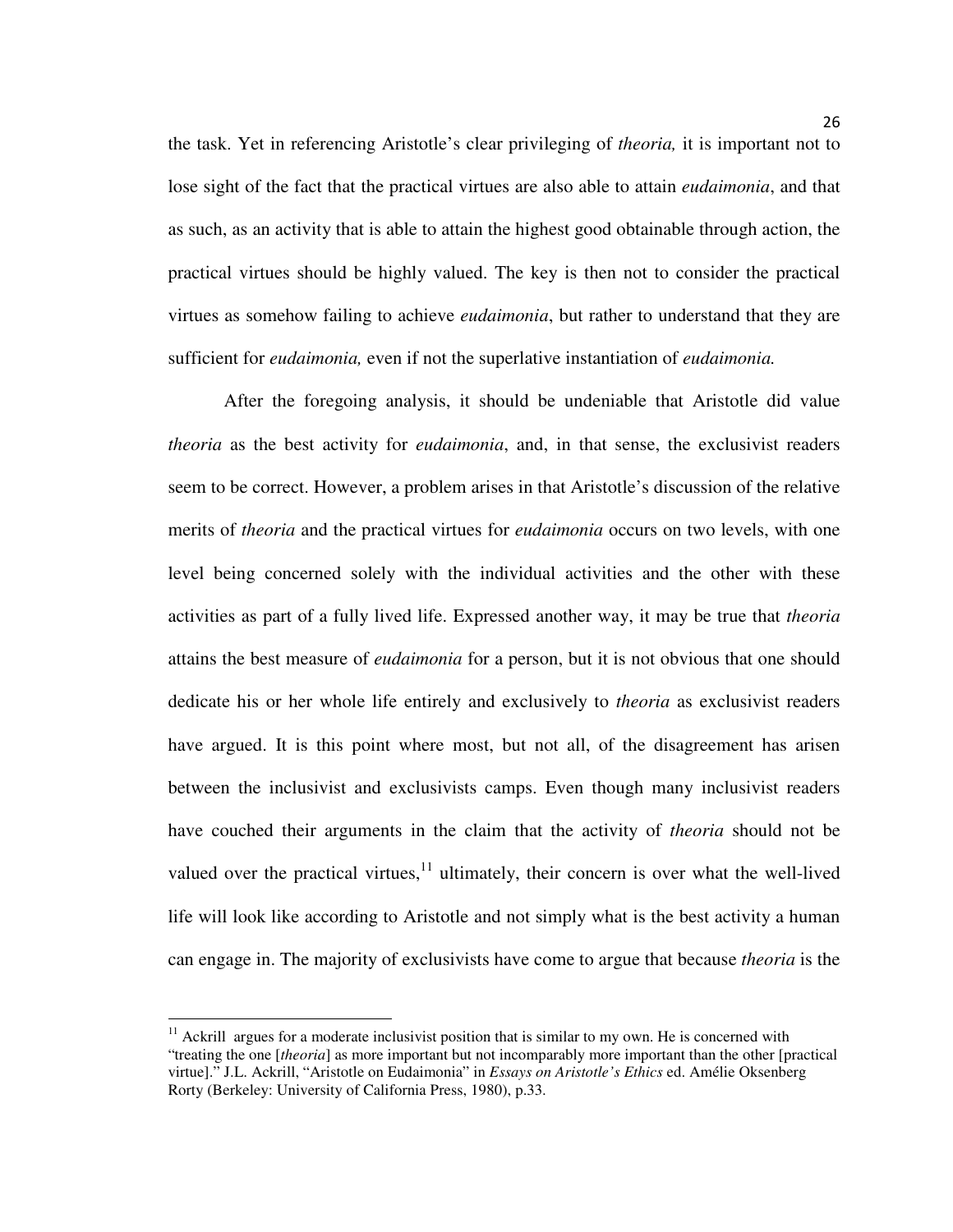better activity, *eudaimonia* should therefore be understood exclusively in terms of *theoria,* with the practical virtues relegated solely to a support position. In this final section, I wish to challenge these exclusivist readers that find a place for the practical virtues only in the shadows of *theoria*. In its place, I will put forward a conception of the well-lived life from Aristotle that focuses on the significance of *eudaimonia* being a continuous activity over a complete lifetime in order to understand how the practical virtues are a necessary component for the well-lived life. In brief, the practical virtues are a crucial aspect of a well-lived life not because they support *theoria*, although they may, but rather they are valued as a means by which a human being can continually engage in a virtuous activity even in the times at which the person cannot be engaging in *theoria*. While with the activity of *theoria* a person is able to strive "to become immortal as far as that is possible and do [his or her] utmost to live in accordance with what is highest in us" (*NE* 1177b33), Aristotle admits that "such a *life* would be more than human" (*NE* 1177b26, emphasis mine). For those times when a person must be "merely human" and lives in the company of other people, the practical virtues provide a means by which the person can continually engage in virtuous activity (*NE* 1178b6). It is for this reason that I label this reading as a "dominant inclusive" sense in that, while both *theoria* and the practical virtues play a part in the well-lived life, *theoria* nevertheless does have a privileged position in this conception because of its ability to be practiced more continually.

For the exclusivist, the discussion in Book X about the superiority of *theoria* culminates in Aristotle's claim that "*eudaimonia* is coextensive with *theoria*" (*NE* 1178b28). The well-lived life in Aristotle is on this account wholly composed of the time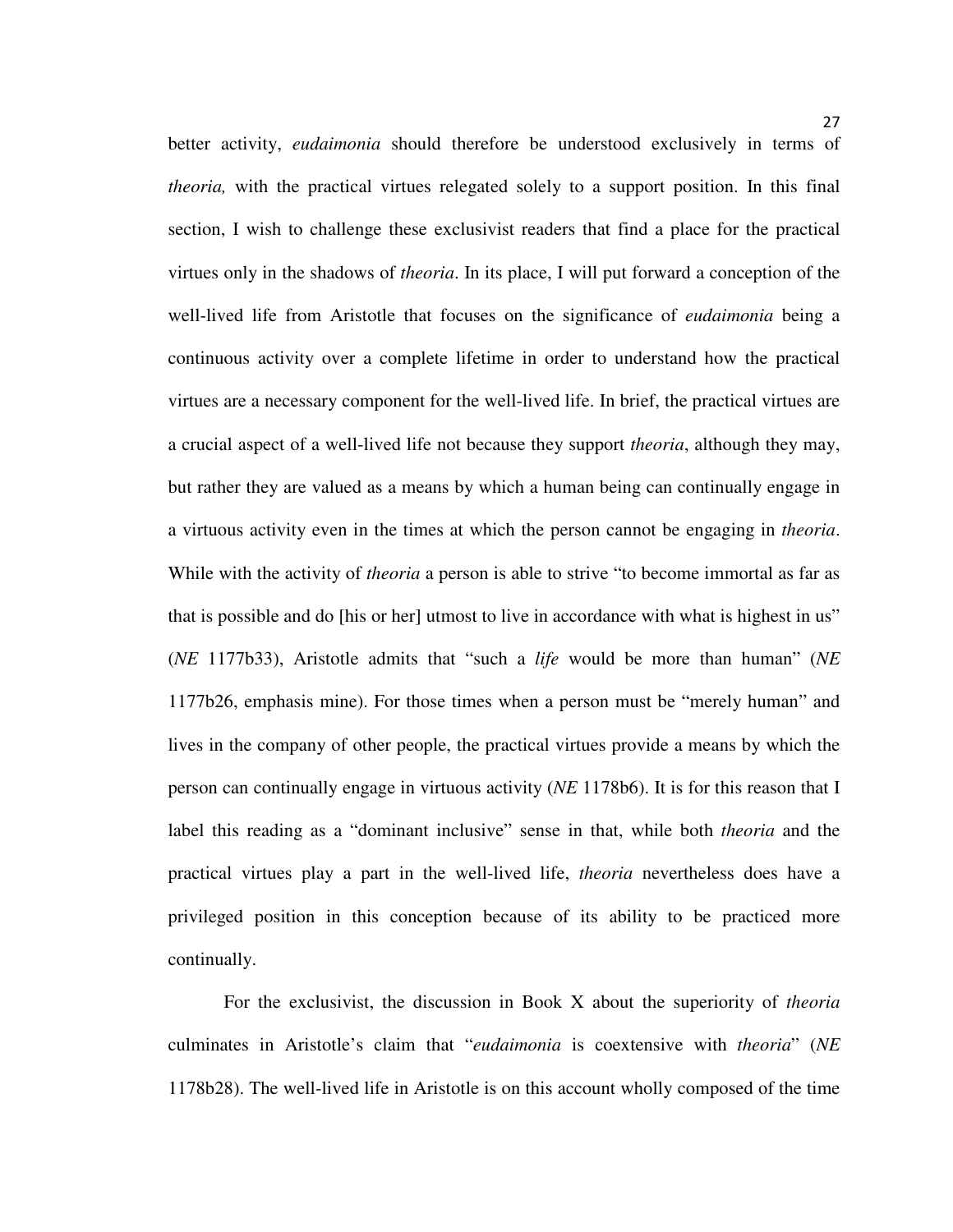a person is engaging in *theoria*, and as long as that person is engaging in *theoria*, then that person can be said to be living well. But the question remains as to the role of the practical virtues on Aristotle's account, and to this one prominent exclusivist, Richard Kraut (1989 and 1995), argues that the practical virtues will serve a purely supportive role for *theoria*. Referencing Aristotle's claim that the person engaging in *theoria* will need to have a modicum of external goods in order to be able to satisfactorily perform *theoria*, Kraut argues that the practical virtues role in attaining *eudaimonia* will be to ensure that a person has the stability necessary for the continuous exercise of *theoria*.<sup>12</sup> The reasoning goes that since the practical virtues are derived from the composite nature of humans, their exercise already is in the realm of material well-being and therefore that one would expect that their particular role in *eudaimonia* would be to support the prime activity that is *theoria*. *Theoria*, when taken in isolation, is unable to obtain for a person the necessary material well-being due to the fact that it is concerned wholly and exclusively with the knowledge of "impractical" objects. Unable to be fully divine, human beings must utilize the excellences of the practical virtues in order to ensure that they can strive to the best of their ability for true *eudaimonia*, which is composed of *theoria* alone.

The perennial problem for an exclusivist reader is that in highlighting how Aristotle privileges *theoria*, the exclusivist does so by valuing *theoria* to such an extreme that the practical virtues are interpreted solely in light of *theoria*. While it may be true that the practical virtues can support the free exercise of *theoria*, it seems wrong to thereby argue that they must be understood solely in this function and therefore be valued

<sup>&</sup>lt;sup>12</sup> Kraut, "Reply to Professor Roche," 145.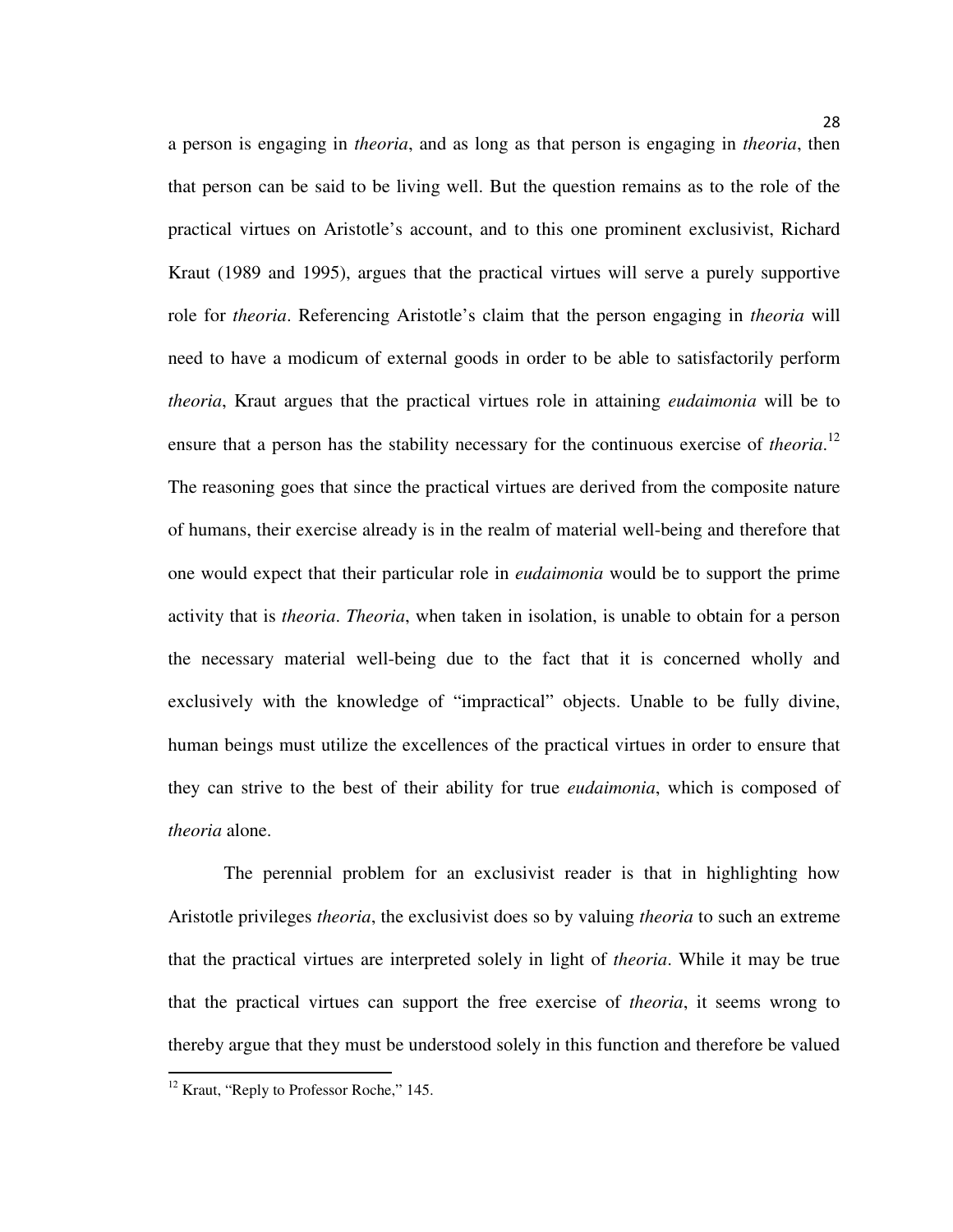only in light of this supporting role. To do this is especially problematic since Aristotle has consistently argued that the practical virtues are to be valued as a concrete instantiation of virtuous activity in general, in much the same way as *theoria*. It is then clear that the practical virtues are not to be valued in light of *theoria*, but that instead they stand on their own as valuable in virtue of being a type of virtuous activity. Another exclusivist reader, Gabriel Richardson Lear (2004) has attempted to skirt the exclusivist problem of devaluing the practical virtues in light of *theoria* by arguing that the practical virtues can be understood as being both intrinsically valuable and instrumentally valuable because they are a "teleological approximation" of *theoria*. By "teleological approximation" Richardson Lear means that "the activity of practical reasoning is structurally analogous to the activity of theoretical reasoning,"<sup>13</sup> that is, they are both instances of the reasoning well about the truth. It is her hope that by understanding the relationship between *theoria* and the practical virtues due to their analogous structure, one will be able to overcome what she terms the "problem of middle-level ends," which is, as she considers it, the problem of how the practical virtues can be desired both for their own sake and for the sake of *theoria,* here identified exclusively with *eudaimonia*  (Richardson Lear 9). The problematic assumption with her analysis, however, is in thinking that *theoria* has this exclusive claim when Aristotle clearly indicates that the practical virtues, when taken alone, can also achieve *eudaimonia*, even if admitted a "secondary" form of it. The practical virtues are valuable ultimately not because they are analogous to *theoria*, but rather *both* are valuable because they are instances of virtuous

<sup>13</sup> Richardson Lear, *Happy Lives and the Highest Good*, 107.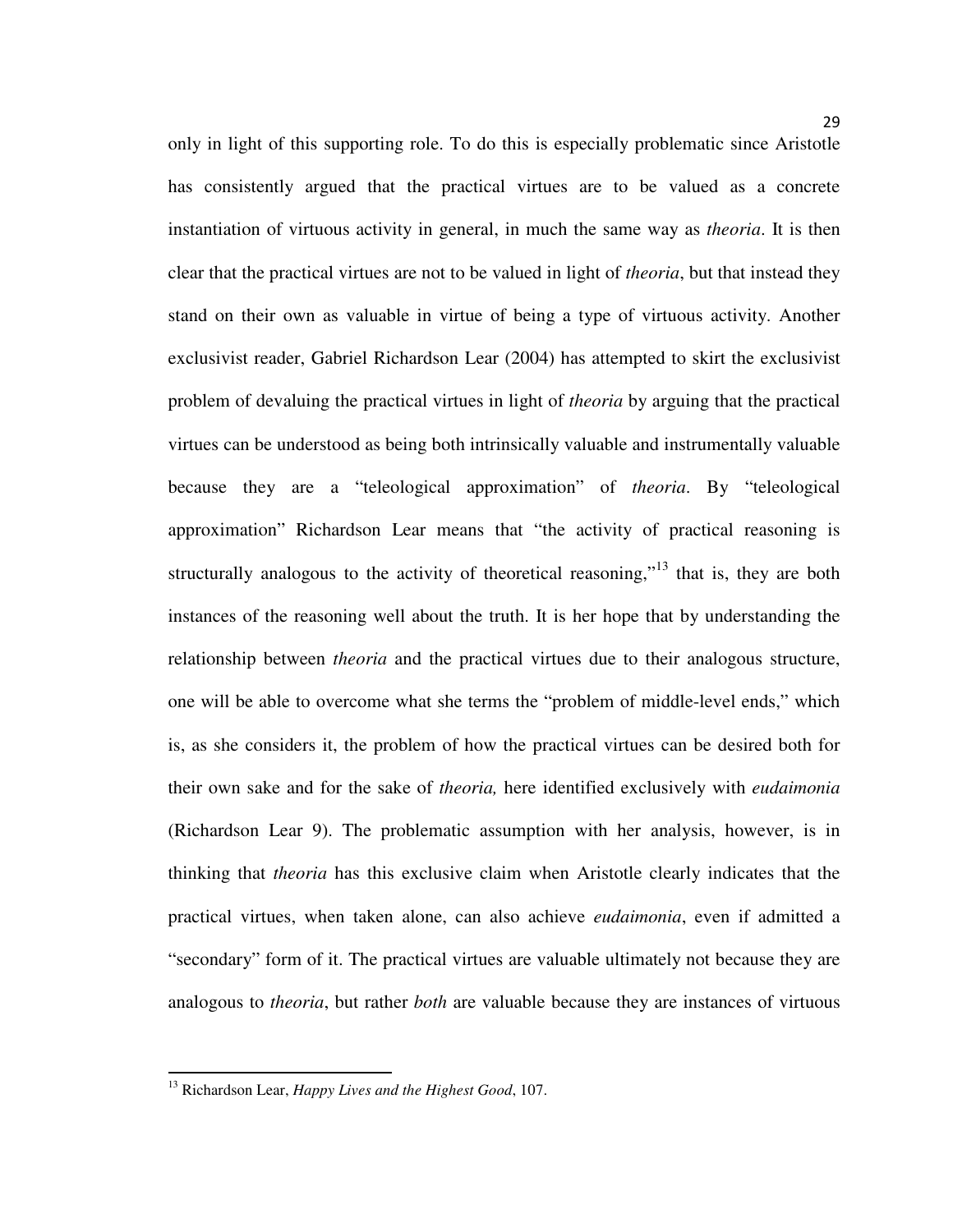activities, and that is the conception of *eudaimonia* in Aristotle that Richardson Lear overlooks.<sup>14</sup>

Contrary to these exclusivist attempts to fill out what a well-lived life would look like, I want to sketch a picture of a "dominant inclusive" view of the well-lived life that draws upon what I take to be a latent view of Aristotle's in Book X. After having argued extensively for the superiority of *theoria* in Book X.7, Aristotle gives an aside that can be quite disappointing to someone who would hope to live a life in the manner that Aristotle sets out. In short, Aristotle argues a life solely composed of *theoria* is in some sense impossible for humans to live completely, or at least, that it would be something superhuman and so therefore extremely difficult for the vast majority of people to hope to live out (*NE* 1177b26-28). The problem, as Aristotle points out, is that the human person is a composite of both divine and animal life, and insofar as a person must live his or her life as a human being and not in emulation of the gods that person will have need of human virtue. As Aristotle puts it himself, "insofar as he is human and lives in the society of his fellow men, he chooses to act as virtue demands" (*NE* 1178b5-6). Instead of subjugating the practical virtues to the supremacy of *theoria*, Aristotle admits that there will be gaps in a person's ability to engage in *theoria* continuously. If *eudaimonia* is indeed strictly to be identified with *theoria*, then it would seem that any time not spent in *theoria* would have to be understood as time not well-lived. The practical virtues, though,

 $14$  The consistent issue with exclusivist readers is that they attempt to find the value of the practical virtues in *theoria*. To do as such, however, rewrites the relationship that *theoria* and the practical virtues have to one another. *Theoria* is only valuable, that is, desired for its own sake, because it is an instance of virtuous activity. In much the same way, the practical virtues are valuable only as an instance of virtuous activity and expressly not because they somehow derive value from their relationship to *theoria*.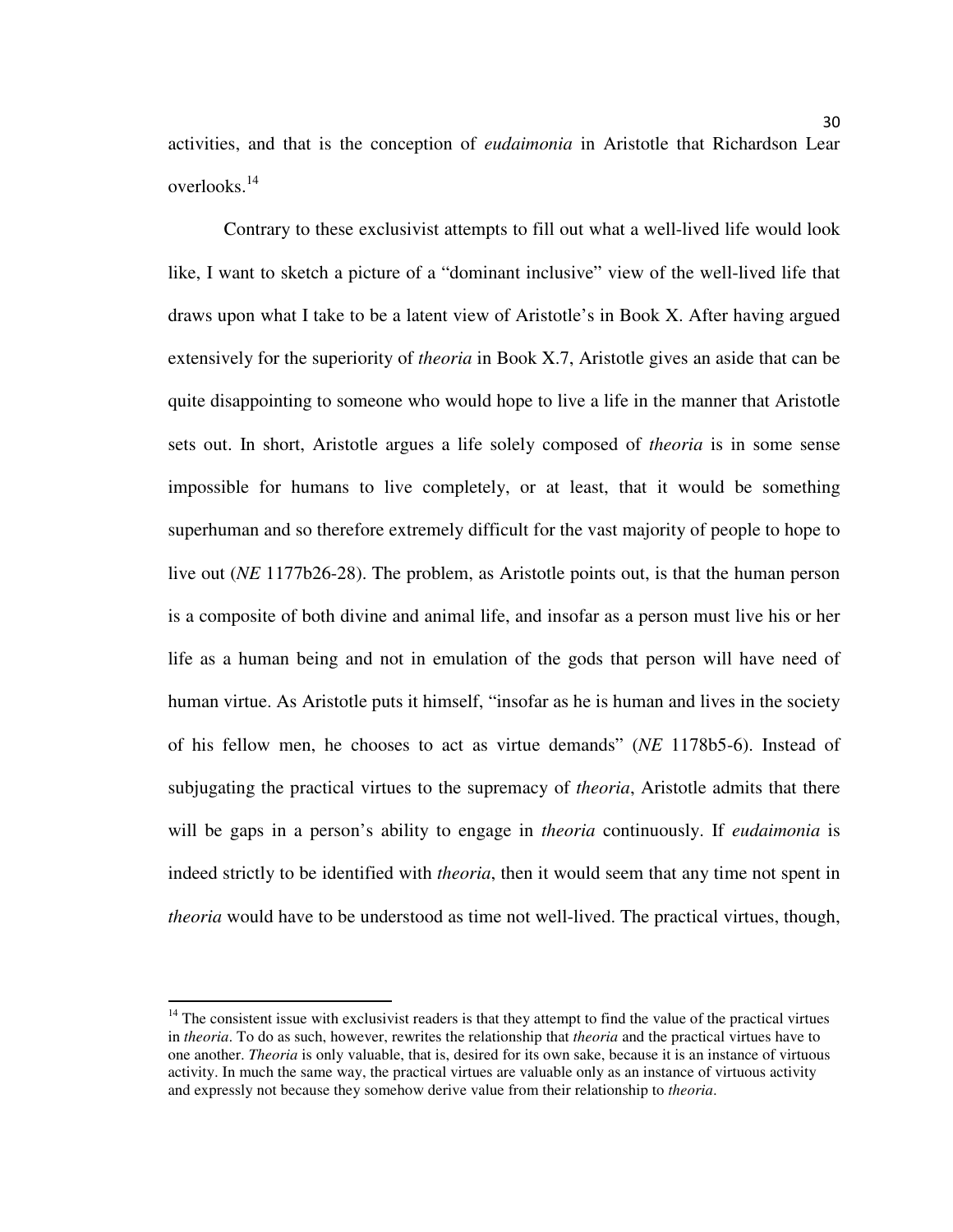give Aristotle a means to ensure that the person striving for perfect *eudaimonia* by means of *theoria* will not be thrown back upon him- or herself when unable to do as such.

While Aristotle encourages his audience to seek to live the divine life of *theoria* as much as possible, he never leaves behind the essential fact addressed in Book I that *eudaimonia* will be found with any virtuous activity. If *theoria* is all that a person has to turn to in order to achieve *eudaimonia*, then it seems that everyone will need to resign themselves to a woefully broken existence in which a person living-well is constantly punctuated by times in which he or she cannot fully engage in *theoria*. As an alternative to this picture of the well-lived life, integrating the practical virtues into a complete life, which also achieve *eudaimonia*, would provide a more consistent picture of what a welllived life would be like. The practical virtues are able to function as a stopgap means by which a person can continue to fully engage in an activity that qualifies for *eudaimonia* even at times when he or she can only be "merely human" and not engage in *theoria*. Here, the well-lived life for Aristotle will not look conspicuously different than the life of the average person. The *eudaimon* person will interact publically with friends and fellow citizens in a virtuous manner while privately the person would be able to dedicate his or her time fully to *theoria*. The interaction with other people is inevitable since the human being is by nature social, and the appeal to the practical virtues is a means by which the person can continuously and unreservedly live a well-lived life engaged in virtuous activity. How much or how little a person dedicates to *theoria* will, like all virtues, be partially dependent upon the constitution of that person's soul. However, the fact that Aristotle even took the time for the discussion in the *Nicomachean Ethics*, instead of just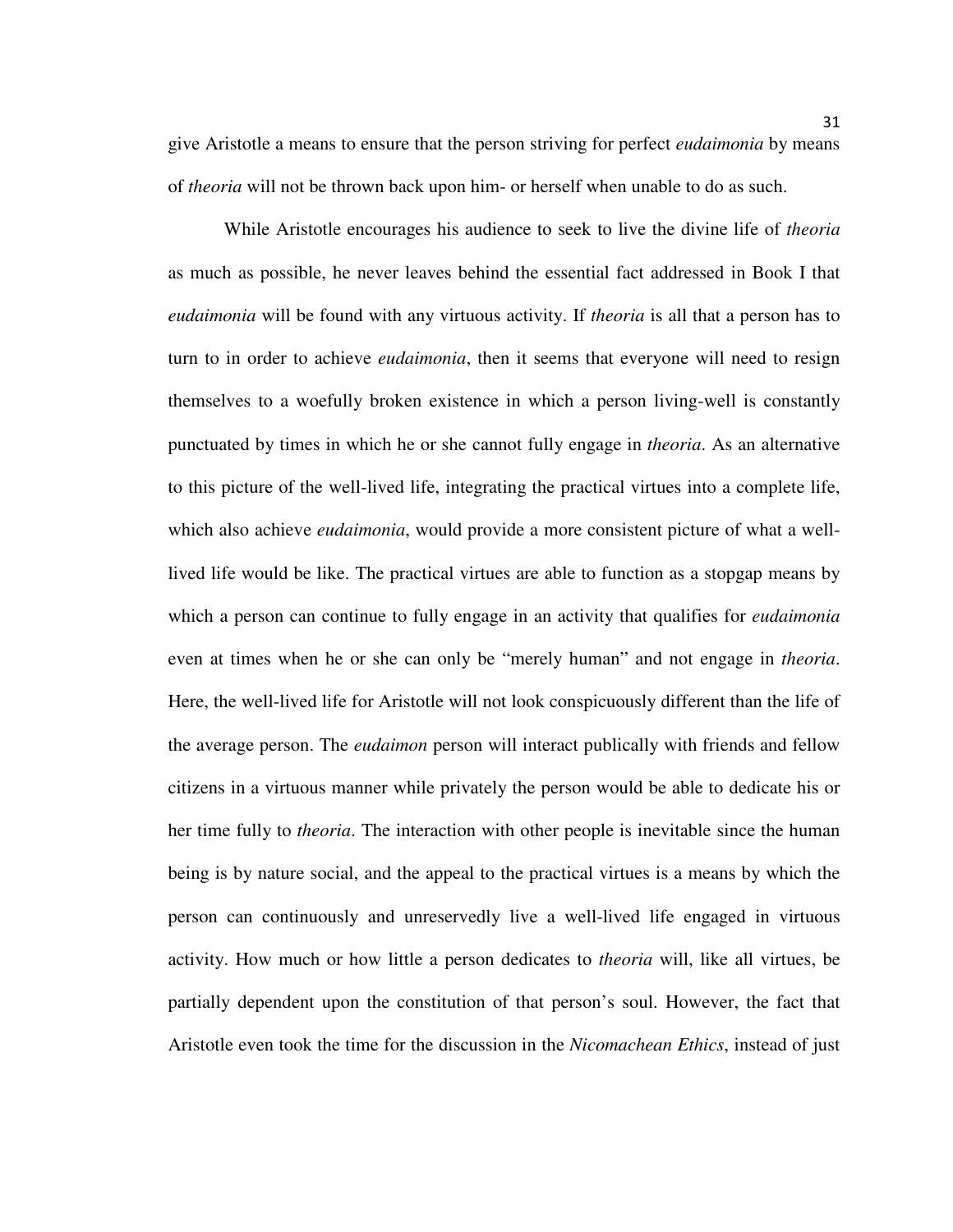engaging in *theoria* himself, demonstrates that the social dimension of human life with the practical virtues are as crucial as a life fully engaged in *theoria*.

The heart of Aristotle's account of the well-lived life is the claim that one can attain *eudaimonia* only by means of virtuous activity. Those activities that fulfill the criteria of a virtuous activity will be unique in that they will be a locus of both the highest good and the best activity due to their nature as an *energeia*. Yet in searching for a concrete activity that humans can engage in in order to achieve *eudaimonia*, Aristotle in fact comes across two activities – *theoria* and the practical virtues. While *theoria* will, as it were, get better mileage as a means by which a person can continually live out a life fully engaged in *eudaimonia*, it is clear that the essential demand of the well-lived life is that it be one that is lived out virtuously. When *theoria* or the practical virtues are taken alone, it is true that the more fulfilling well-lived life will be the one that has the greatest extent of *theoria*. However, even that life will have gaps in which the person is unable to engage fully in *theoria*. The superlative well-lived life, as a life that is fundamentally marked by virtue, will then rely upon the practical virtues as a means by which a person can continually engage in virtuous activity even when he or she cannot engage in *theoria*.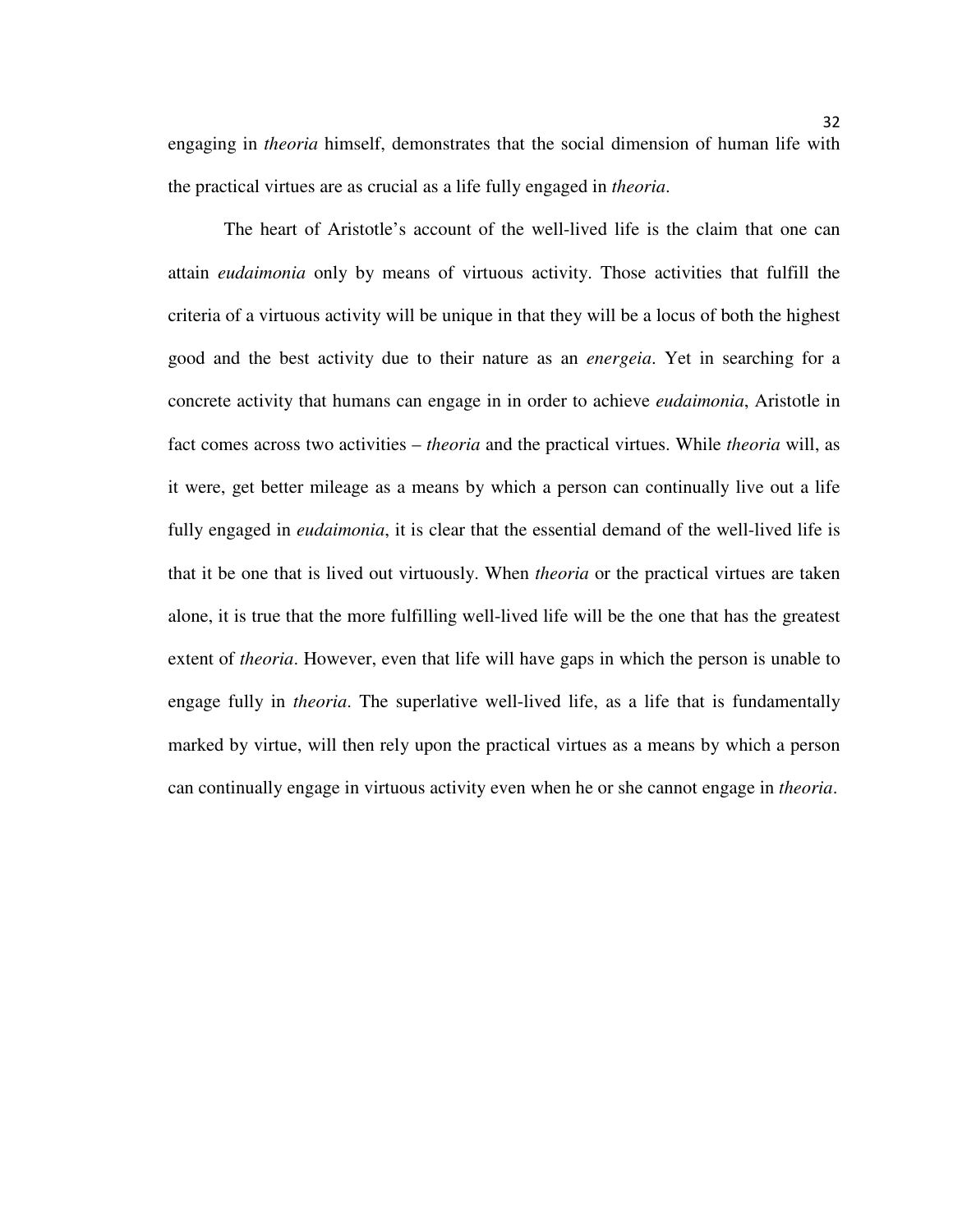#### BIBLIOGRAPHY

- Achtenberg, Deborah. "The Role of the *Ergon* Argument in Aristotle's *Nicomachean Ethics*. In *Essays on Ancient Philosophy 4: Aristotle's Ethics*, ed. John P. Anton and Anthony Preus. New York: State University of New York Press, 1987.
- Ackrill, J.L. "Aristotle on *Eudaimonia*." In *Essays on Aristotle's Ethics*. ed. Amélie Oksenberg Rorty. Berkeley: University of California Press, 1980.
- Aristotle. *De Anima: Books II and II*. trans. D.W. Hamlyn. Oxford: Clarendon Press, 1993.

\_\_\_\_\_\_\_\_. *Nicomachean Ethics*. trans. Martin Ostwald. New Jersey: Prentice Hall, 1999.

\_\_\_\_\_\_\_\_. *The Complete Works of Aristotle*. *Vol 1& 2*. ed. Jonathan Barnes. New Jersey: Princeton University Press, 1984.

- Charles, David Scott. "Aristotle on Well-Being and Intellectual Contemplation." *Aristotelian Society Supplementary Volume*, Vol. 73, (1999): 205-223
- Hardie, W.F.R. "The Final Good in Aristotle's Ethics." *Philosophy* 40, no. 154 (Oct. 1965): 277-295.
- Kraut, Richard. *Aristotle on the Human Good*. New Jersey: Princeton University Press, 1989.

\_\_\_\_\_\_\_\_. "Reply to Professor Roche" in *The Crossroads of Norm and Nature*. ed. May Sim. Lanham, MD: Rowman and Littlefield Publishers, Inc., 1995

- Nagel, Thomas. "Aristotle on *Eudaimonia*." In *Essays on Aristotle's Ethics*. ed. Amélie Oksenberg Rorty. Berkeley: University of California Press, 1980.
- Richardson Lear, Gabriel. *Happy Lives and the Highest Good*. New Jersey: Princeton University Press, 2004.
- Roche, Timothy. "*Ergon* and *Eudaimonia* in *Nicomachean Ethics* I: Reconsidering the Intellectualist Interpretation." *Journal of the History of Philosophy* 26, no. 2 (April 1988): 175-194.

\_\_\_\_\_\_\_\_. "The Ultimate End of Action: A Critique of Richard Kraut's *Aristotle on the Human Good.*"In *The Crossroads of Norm and Nature*. ed. May Sim. Lanham, MD: Rowman and Littlefield Publishers, Inc., 1995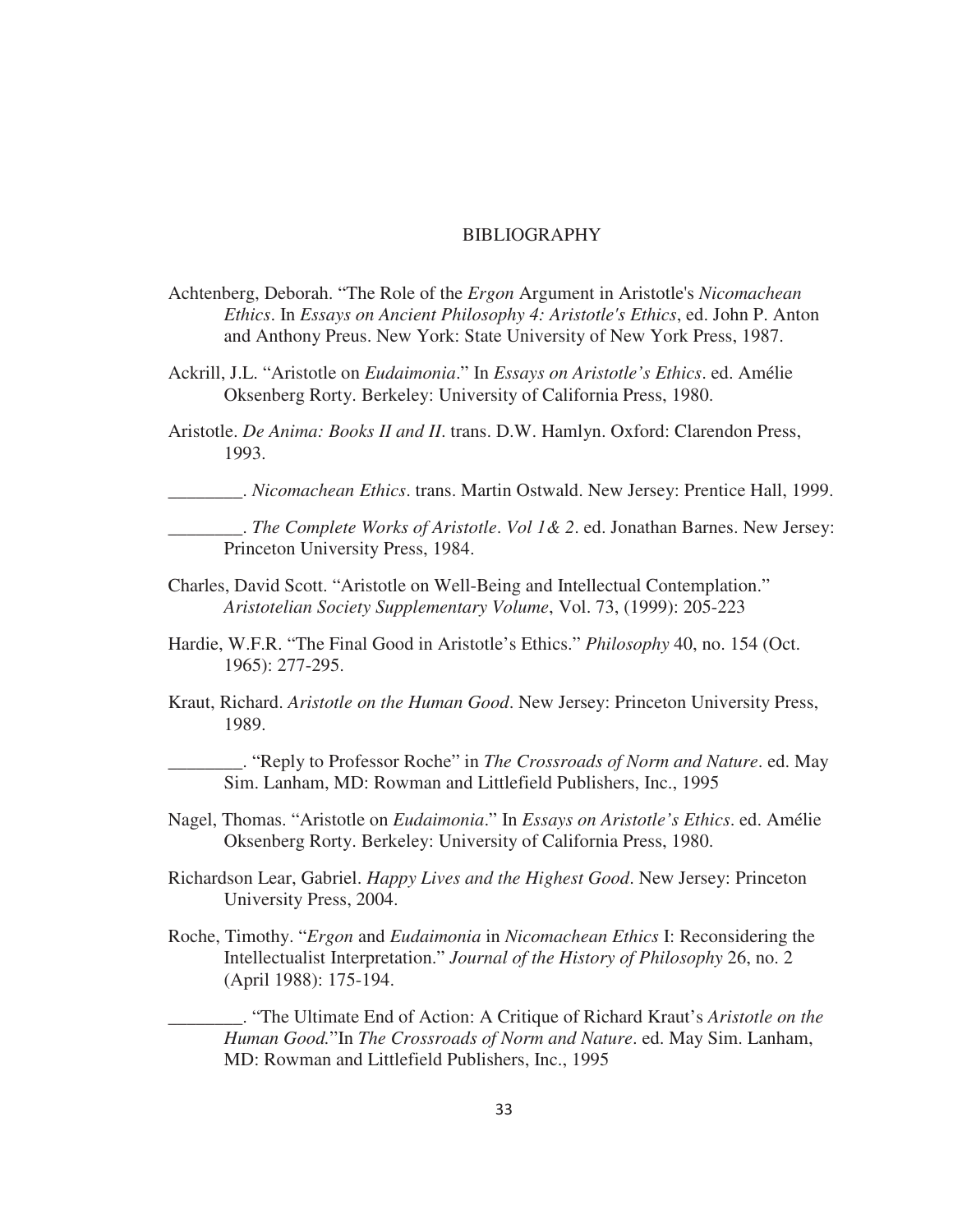- Rorty, Amélie Oksenberg. "The Place of Contemplation in Aristotle's *Nicomachean Ethics*." In *Essays on Aristotle's Ethics*. ed. Amélie Oksenberg Rorty. Berkeley: University of California Press, 1980.
- Scott, Dominic. "Aristotle on Well-Being and Intellectual Contemplation: Primary and Secondary Eudaimonia." *Aristotelian Society Supplementary Volume* 73 (1999): 225-242.
- Walker, Matthew. "The Utility of Contemplation in Aristotle's *Protrepticus*." *Ancient Philosophy* 30 (2010): 135-153.
- Wilkes, Kathleen V. "The Good Man and the Good for Man in Aristotle's Ethics." *Mind,*  New Series 87, no. 348 (Oct. 1978): 553-571.
- Wilson Nightingale, Andrea. *Spectacles of Truth in Classical Greek Philosophy:* Theoria *in its Cultural Context*. Cambridge, England: Cambridge University Press, 2004.